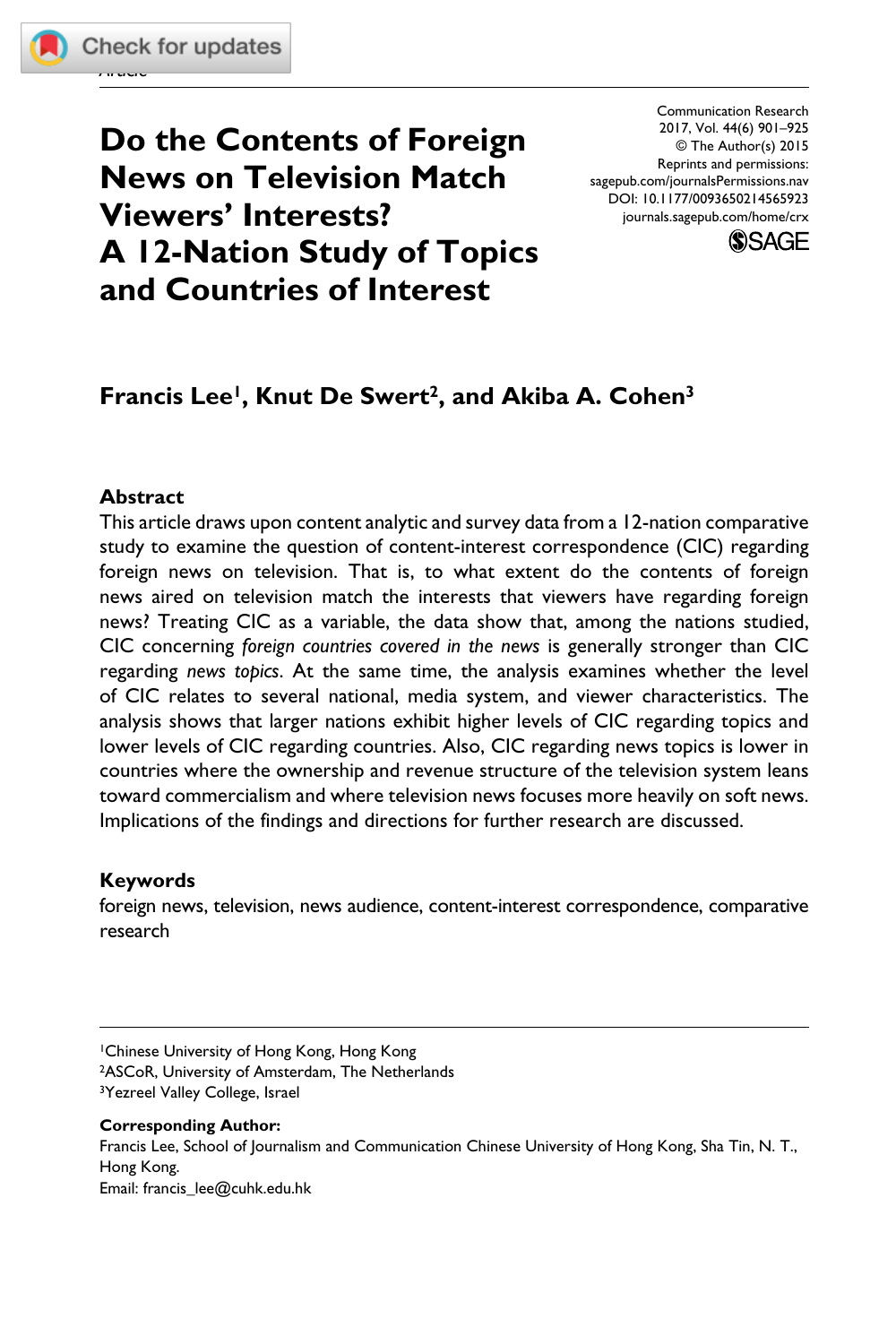### **Introduction**

Decades of international communication research have generated much knowledge about the characteristics of foreign news in the media. Foreign news in many nations has been found to focus on a small number of countries. The few prominently reported nations are typically either the most powerful in the world or those with important historical, cultural, and/or political ties with the reporting country (Wu, 1998, 2000). Chang (1998) similarly found that countries at the center of the world system appear regularly in the news, whereas countries at the periphery are reported mainly when disasters, wars, or other types of crises occur (Joye, 2010). Meanwhile, researchers have found that foreign news tends to focus on hard news topics such as politics, economics, and social and military matters (Straubhaar et al., 1992; Wu, 1998), although others have noted the tendency of the "softening" of foreign news in the past decade as a result of the increasing influence of commercial and ratings considerations (Altmeppen, 2010; Hamilton, 2010).

There is also considerable research on audience interest in foreign news (e.g., Cohen, 1993; Hargrove & Stempel, 2002; F. L. F. Lee, Lin, Lee, He, & Yao, 2012; Sparkes & Winter, 1980; Straughan, 1989). Only a few studies, however, have examined content and audience interest simultaneously (e.g., Tai & Chang, 2002; Wanta, Golan, & Lee, 2004) to address the question of content-interest correspondence (CIC), that is, the degree to which the types of content provided by the news media are also the kinds of content that the audience is interested in. This study examines CIC in the case of foreign news on television. More specifically, it examines, in a comparative perspective, whether the topics and countries covered prominently in foreign news on television are also the topics and countries that viewers are most interested in. Moreover, drawing upon content and survey data from 12 countries around the world, this study analyzes the extent to which the level of CIC varies across countries, and, if so, whether the country-level variations can be explained by characteristics of the reporting countries, their media systems, and their news audiences.

CIC is an important topic for analysis because it is closely tied to the questions of whether and how news content impacts viewers as well as whether and how television media organizations are responding to viewer interest. CIC can also be considered as a general indicator of media-audience relationships. Different levels of CIC can be taken as indicating the degree to which the news media are responsive to audience interest. Thus, analysis of CIC is also important in discussions of media performance, regardless of whether or not—based on one's normative approach—responsiveness to audience interest is considered desirable.

Based on these premises, the current study makes two contributions. First, it develops an empirical approach to the measurement of CIC using a combination of content and audience data. Second and more substantively, by simultaneously analyzing CIC for news topics and countries reported on as well as the factors shaping levels of CIC, it expands theory development regarding the relationship between television news and its viewers.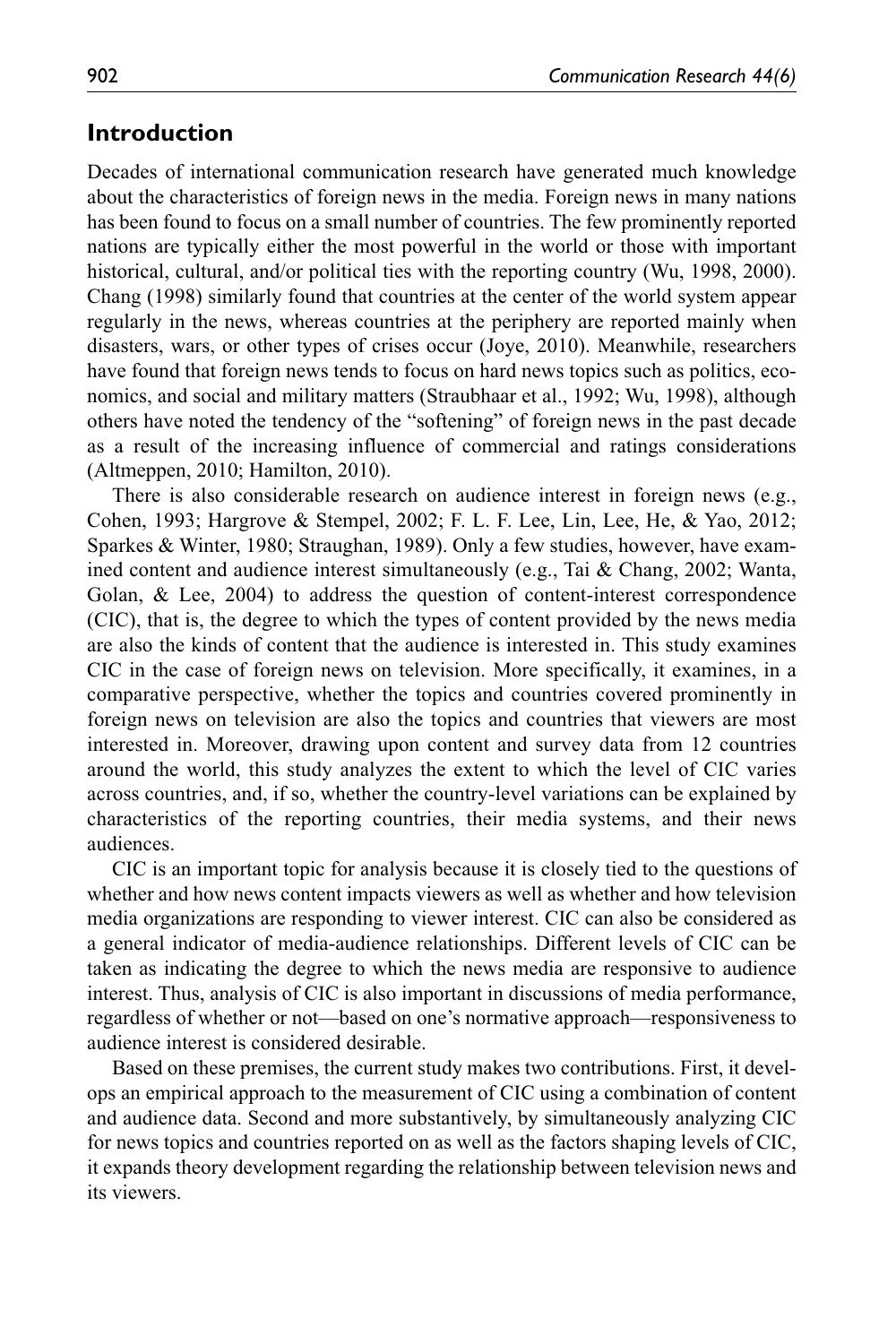### **News Content and Audience Interest**

Since the seminal analysis of foreign news by Galtung and Ruge (1965), a distinctive line of research on international news as well as news in general has examined the structural factors and "news values" that determine which events would be reported or not (Eilders, 2006; Staab, 1990). Research has found that powerful nations, nations with closer economic ties with the reporting country, and nations that are culturally and geographically proximate to the reporting nation are more likely to be featured in the news (Wilke, Heimprecht, & Cohen, 2012; Wu, 2000). As such, foreign news is similar to domestic news in its emphasis on prominent people and institutions, violence, conflicts, and deviance (Shoemaker & Cohen, 2006). Moreover, critical scholars who consider mainstream news media as deeply embedded in society's dominant power structure emphasize that a country's foreign policy and national interests also shape whether and how specific foreign news events are covered (e.g., C. C. Lee, Chan, Pan, & So, 2002; C. C. Lee & Yang, 1995; Zaller & Chiu, 1996).

Given the fact that foreign news content is shaped by numerous factors, is it reasonable to expect news content to match audience interest? Three sets of considerations are pertinent to answering this question: the possibility of media affecting audience interest, the possibility of audience interest driving media coverage, and the possibility that some of the determinants of news content are also determinants of audience interest, so that the media and their audience effectively share certain "common senses" about the importance of various foreign countries and events.

### *CIC Derived From Media Effects on Audiences*

With respect to media effects, studies of public agenda setting provide the most germane arguments and empirical findings to the CIC question. Decades of research have provided ample evidence that media coverage of an issue constitutes salient cues leading the audience to regard the issue as important (McCombs & Reynolds, 2009). Applied to research on international news, studies have shown that more frequently covered foreign countries tend to be perceived by the public as more important (Wanta et al., 2004; Zhang, 2012). Strictly speaking, agenda-setting research deals with perceived importance of—rather than interest in—issues, events, and/or countries. And yet, beyond agenda setting, one might also argue that frequent news coverage of a topic or country may lead to audience familiarity, which in turn may produce interest (McNelly, 1962).

However, there are also studies that failed to confirm the expectations generated from agenda setting or the familiarity-breeds-interest thesis. Comparing 11 countries, Aalberg et al. (2013) found that the amount of foreign news on television is positively related to the population's *knowledge* about foreign affairs, but not to audience *interest*. Focusing on perceived importance of specific news stories, Tai and Chang (2002) found no relationship between the amount of newspaper coverage of a list of 20 foreign news events and audience perceptions of their importance. The authors concluded that " . . . in the world of global news, audiences and journalists do not often see eye to eye as to what constitutes the most important stories of the year, particularly from a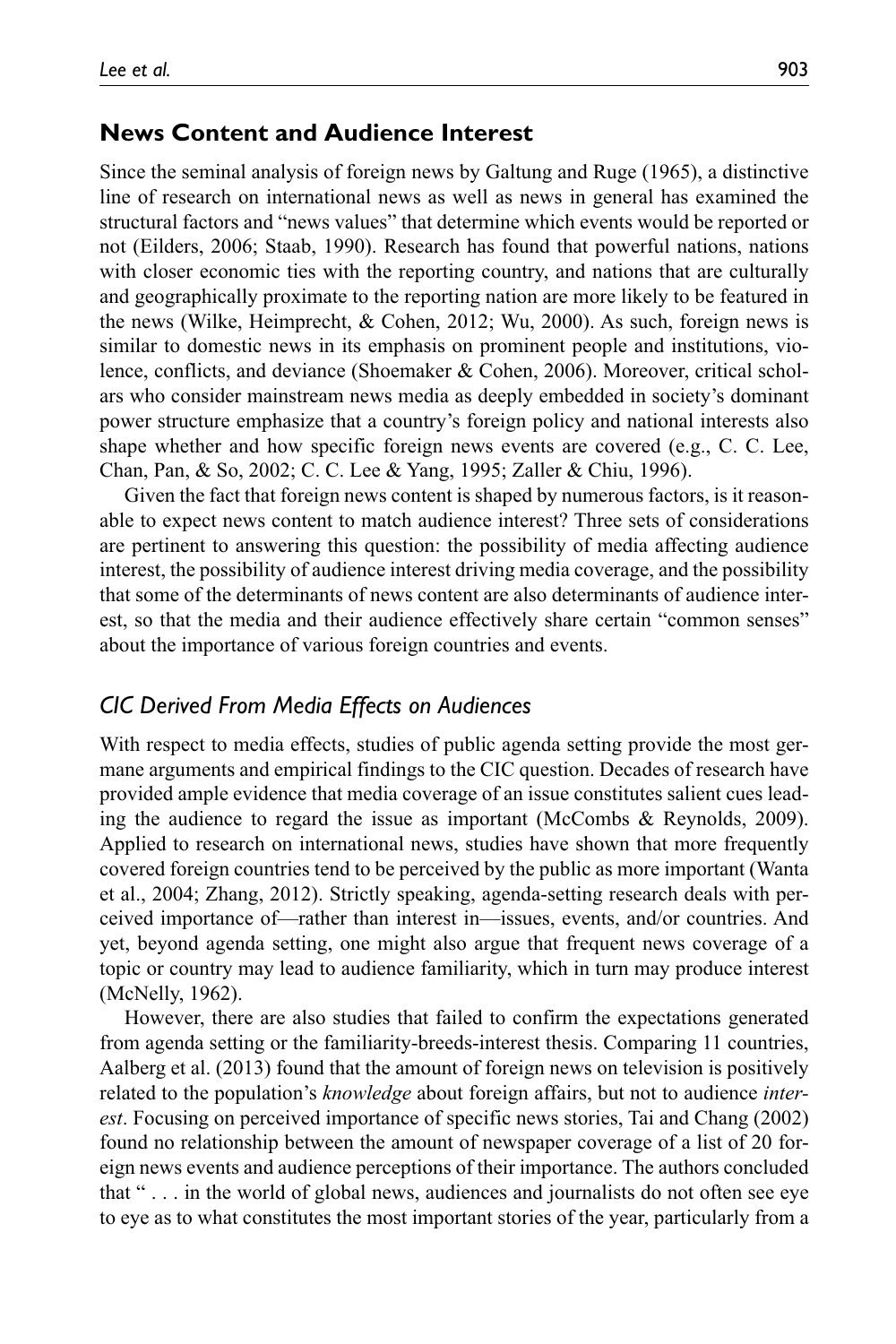long-term point of view" (p. 263). In other words, there has been mixed evidence about media effects on audience interest in the foreign news arena.

#### *CIC Derived From Audience Effects on the Media*

CIC can also arise when the media give the audience what it wants. On the one hand, media organizations have the incentive to provide the products that news consumers would be interested in. Scholars concerned with the phenomena of market-driven journalism (e.g., McManus, 1994) or consumer-driven journalism (Shoemaker, Danielian, & Brendlinger, 1991) have noted that news outlets more strongly driven by commercial considerations tend to provide more soft news and more sensationalized coverage of public affairs (e.g., Attaway-Fink, 2005; Beam, 2003; Vettehen, Nuijten, & Beentjes, 2006). On the other hand, market-driven journalism is considered as a problem precisely because many believe that there are and should be discrepancies between judgments of journalists and news consumers (Tsfati, Meyers, & Peri, 2006). Professional journalists are expected to provide the public with what they need to know instead of what they want to know, and the news is expected to address the public interest rather than the public's interest. A "choice gap" is therefore predictable. In a number of studies conducted in the United States, Europe, and Latin America, Boczkowski and his colleagues showed that journalists are more likely than news consumers to regard public affairs stories (as opposed to nonpublic affairs stories) as important (Boczkowski, Mitchelstein, & Walter, 2011; Boczkowski & Peer, 2011).

Moreover, journalists do not frequently interact with the audience. News work is shaped more crucially by factors such as production routines, organizational culture, and interactions with sources (Allan, 1999; Cottle, 2003; Shoemaker & Reese, 1996; Shoemaker & Vos, 2009; Tuchman, 1978). The audience is arguably even more distant from the journalists when foreign news is concerned. Meanwhile, the production and distribution of international news have a structure of their own—one that is dominated by powerful international news agencies and transnational broadcasters (e.g., Boyd-Barrett, 1980; McPhail, 2010). As producing international news can be very costly, many media outlets are heavily reliant on the international agencies and transnational broadcasters, including regional news exchange services such as the European Broadcasting Union (Cohen, Levy, Roeh, & Gurevitch, 1996). Their content is therefore shaped by the way the dominant players cast the "news net." While home editors may domesticate materials, thereby making the news more relevant and appealing to the domestic audience (Alasuutari, Qadir, & Creutz, 2013; Cohen et al., 1996; F. L. F. Lee, Chan, & Zhou, 2011), the preselection by international agencies and transnational broadcasters inevitably constrains the degree to which journalists and news outlets can be responsive to audience interest.

# *CIC Derived From Common Determinants of News Content and Audience Interests*

Finally, CIC may also arise without the media and the audience influencing each other. Most media organizations around the world are either national or local, and the news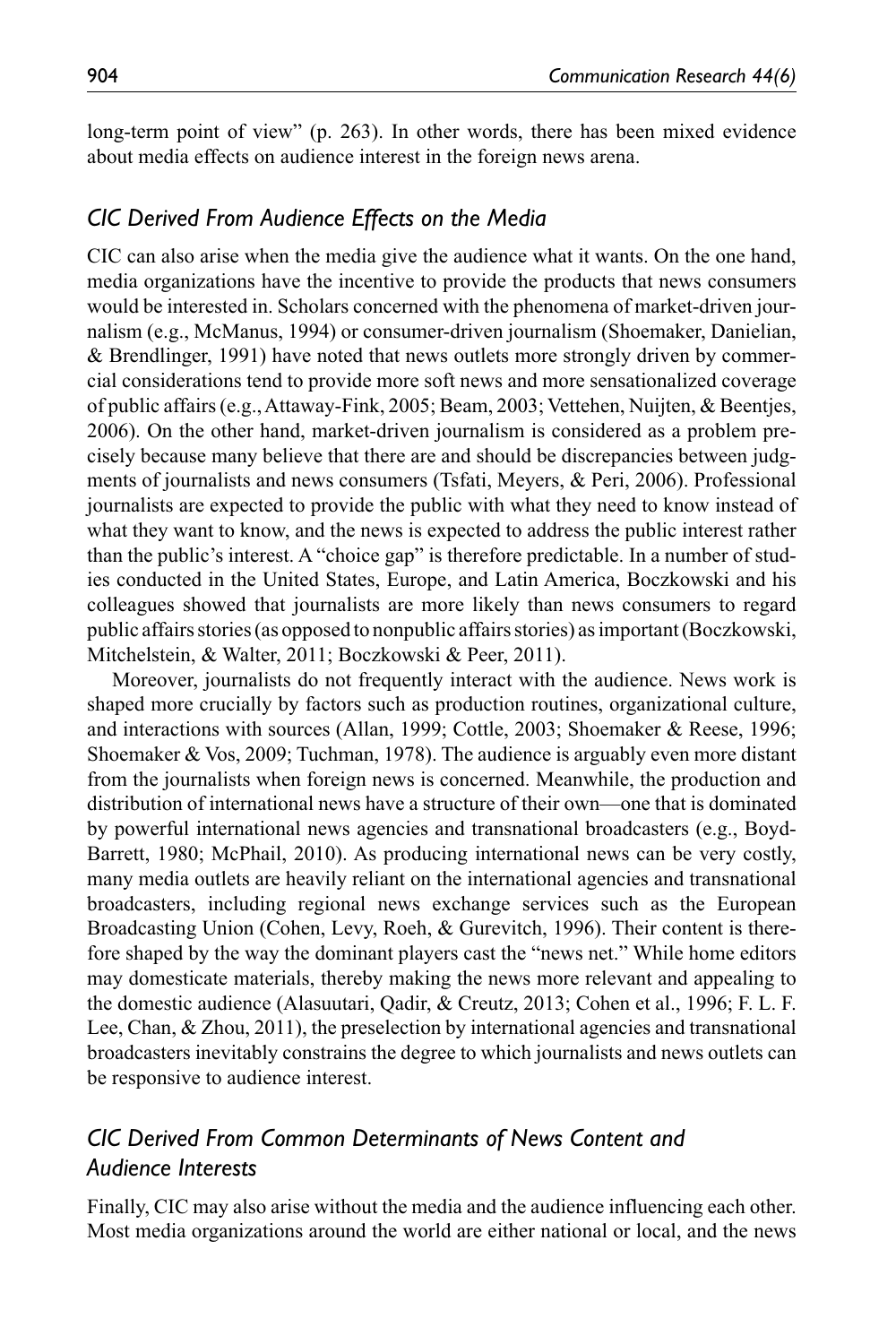profession tends to define itself as providing a service to a public that is equally bounded geographically. Journalism tends to exhibit a significant degree of local orientation (Chan & Lee, 2011). Journalists and audiences may have similar judgments about news coverage simply because they are members of the same society and therefore share a set of commonsense judgments and values regarding what is important and interesting.

Put differently, some of the aforementioned determinants of foreign news content may also be determinants of audience interest. For example, the media often exhibit a high degree of regionalism in their foreign news, that is, the tendency to pay more attention to countries belonging to the same geographical region (Sreberny-Mohammadi, Nordenstreng, Stevenson, & Ugboajah, 1985; Wilke & Heimprecht, 2011; Wilke, Heimprecht, & Ito, 2013). The same tendency has also been identified in studies of audience interest in foreign news (Sparkes & Winter, 1980; Straughan, 1989). But in this case, the convergence of content and audience interest may not involve mutual influence. It is possible that journalists and citizens simply share the same tendency to regard things happening nearby as more important.<sup>1</sup> Similarly, while the media tend to pay more attention to foreign countries with stronger economic ties with their own nation (Wu, 2000), citizens may also be able to estimate the economic significance of various countries to one's own nation based on personal experience and observation, and may thus become interested in those economically significant foreign countries.

In sum, the above discussion points to a number of reasons for news content and audience interest to correspond to each other, as well as several reasons why they may not correspond. Certainly, CIC is after all a matter of degree and may be influenced by various factors. In their study of news choices of journalists and consumers, Boczkowski and Mitchelstein (2010) found that the size of the choice gap varies over time. While journalists pay more attention to public affairs compared with news consumers, the gap narrows in periods of heightened political activities. The current study also views level of CIC as a variable, but it focuses on the possibility that the degree of correspondence may vary cross-nationally and according to which aspects of the news one is examining.

# **Research Questions and Hypotheses**

This study draws upon an analysis of television news and survey data from 12 countries. The initial research questions are the degree to which the topics and countries covered prominently in foreign news are also the topics and countries most salient among news viewers. Examining topics and countries simultaneously allows us to examine whether relative levels of CIC regarding topics and countries are similar or different. While Wanta et al. (2004) and Zhang (2012) found a correspondence between amount of media coverage of and viewer interest in foreign countries, Tai and Chang (2002) found little evidence for a correspondence on news events. It is believed that this contrast in findings is not accidental. As noted above, one main reason for discrepancies between news content and audience interest is journalists' professional norms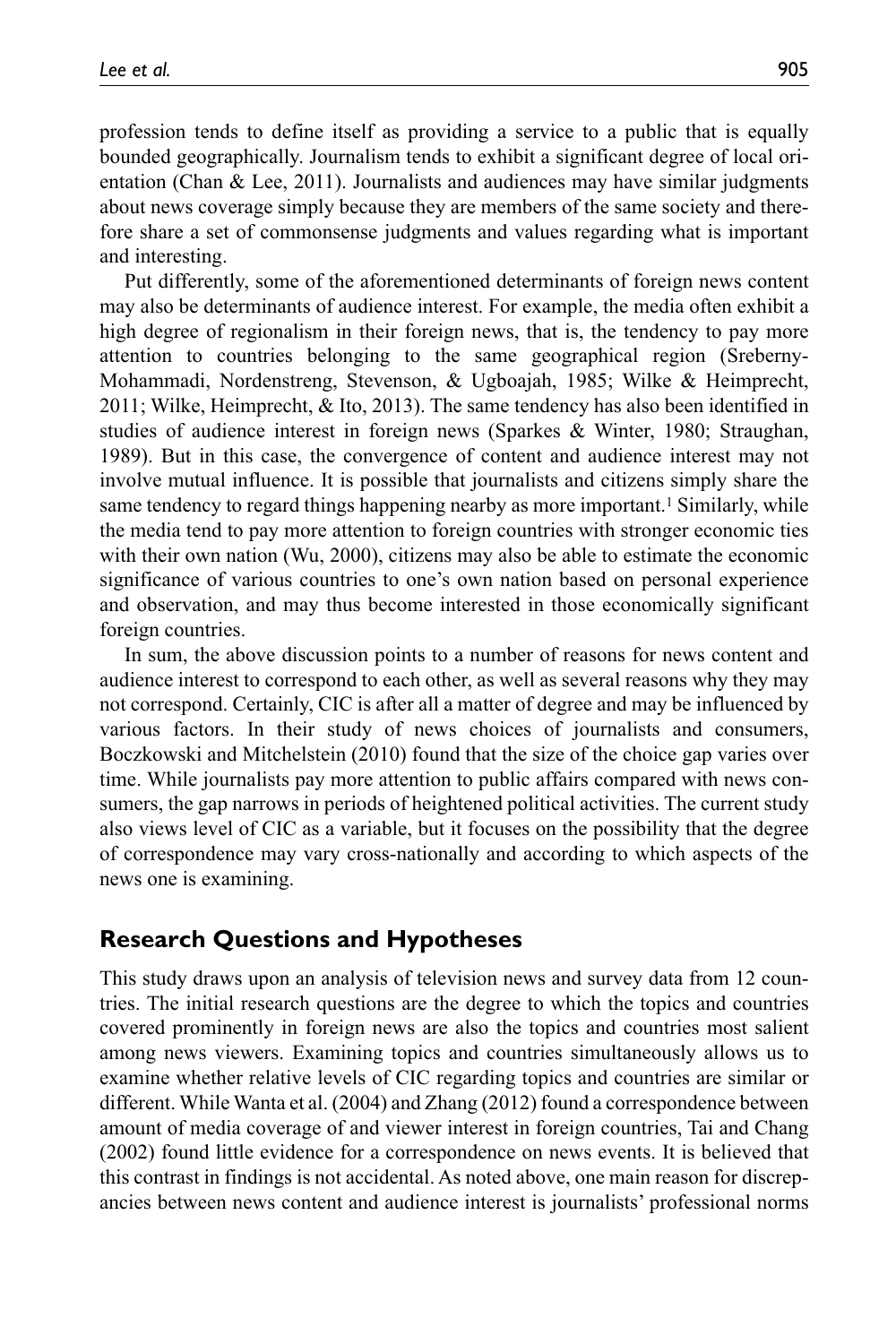and judgments. Yet professional judgments and norms arguably have a stronger influence on decisions regarding topics than regarding countries. Professional considerations are likely to drive a journalist to prioritize political and economic issues, for example, over human interest stories, due to the presumably higher levels of societal impact and significance of the former topics (Boczkowski & Peer, 2011). On the other hand, the implications of professional judgments regarding countries covered are less clear-cut. Journalists may conceivably justify paying more attention to a particular country (e.g., the United States) due to its presumed importance to one's own nation and world affairs. But professional journalists may also value diversity and, hence, see the need to provide audiences with stories originating from a broader range of countries.

At the same time, journalists and news consumers in the same country would be prone to share certain "common senses" regarding which foreign countries are both important and interesting. As mentioned earlier, regionalism is a tendency shared by both news content and audience interest (Straughan, 1989; Wilke & Heimprecht, 2011; Wilke et al., 2013). Similarly, journalists and audience members are likely to share the same interests in foreign countries with strong historical and social ties with their own nation. It follows then that, relatively speaking, CIC regarding countries should be stronger than CIC regarding topics.

Thus, the first research question and the first hypothesis are as follows:

**Research Question 1 (RQ1):** What is the level of CIC regarding topics and regarding countries reported on in the 12 nations examined?

**Hypothesis 1 (H1):** The level of CIC regarding countries would be higher than the level of CIC regarding topics.

This study is also interested in whether several country-level factors may explain the degree of CIC regarding news topics and countries being reported. The underlying theoretical assumption is that the media-audience relationship is determined by the objective characteristics of the reporting countries, their media systems, and their audiences. The specific hypotheses explicated here are exploratory, however, due to the lack of existing research addressing this issue.

Regarding country characteristics, the analysis focuses on territorial and population size. The level of CIC is expected to be higher in smaller countries. Compared with large countries such as China and Brazil, audience interest in foreign news is likely to be less diverse and therefore more conspicuous and clearly identifiable in small nations such as Singapore. Part of the reason is that people in many small countries may be overwhelmingly concerned about their powerful "big neighbors," whereas people dispersed over a large country may be interested in different "small neighbors." For instance, people in both Venezuela and Uruguay are likely to be interested in Brazil while Brazilians' interest in Venezuela and Uruguay may heavily depend on whether they live in the north or the south. Generally speaking, news consumers in large countries are more likely to have relatively more heterogeneous living experiences, as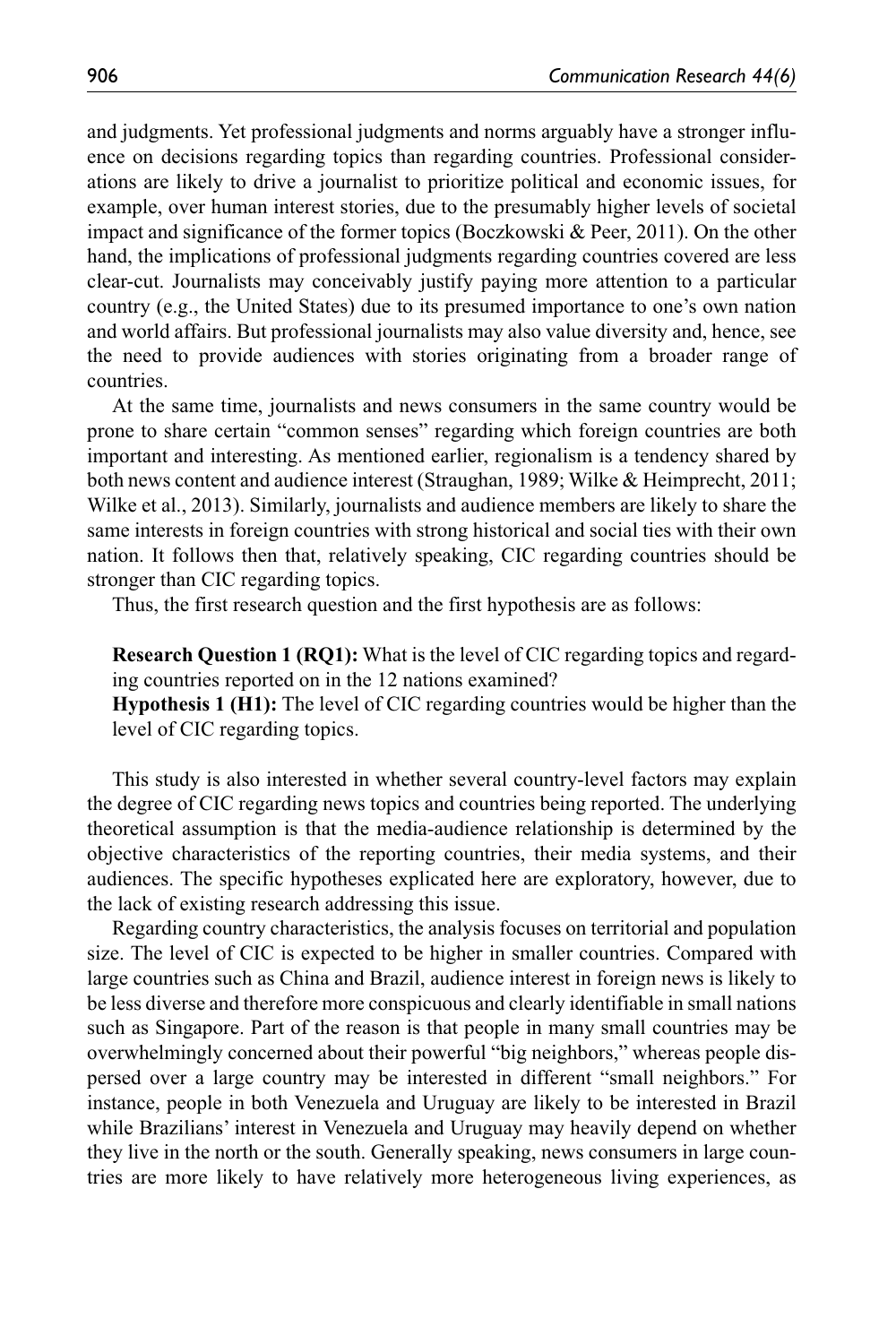different geographical areas within a large country may differ from each other more sharply in their economic, social, cultural, and climatic conditions.

In other words, people in small countries are more likely to share a relatively more homogeneous living experience and "world view." It thus follows that journalists in small countries would be better able to understand the interest of their compatriots. One may also argue that journalists and their fellow citizens in small countries are more likely to share certain common senses about the importance of specific foreign countries and news topics. Accordingly, the second hypothesis for the analysis is as follows:

**Hypothesis 2 (H2):** The level of CIC relates negatively to territorial and population size.

For media system characteristics, CIC is expected to be stronger in countries with more commercialized media systems. This follows from the argument that CIC can result from the influence of audience interest on news decisions, and such influence would be stronger when the media are more market-driven (McManus, 1994; Shoemaker et al., 1991).

Degree of media commercialization is a multifaceted concept encompassing structural features of the media system, journalistic practices, and characteristics of news content. Based on data availability, this study treats the ownership and revenue structure of the television systems and the proportion of soft news in newscasts as two indicators of media commercialization. The former is a structural feature that shapes the degree to which a media system as a whole would cater to audience interest; the latter is a content feature signifying the extent to which media outlets actually provide the kind of news that is often assumed to be attractive to viewers (Underwood, 1995). Thus, the third and fourth hypotheses are as follows:

**Hypothesis 3 (H3):** The level of CIC is higher in television systems with a structure tending toward private ownership and relying on commercial revenue. **Hypothesis 4 (H4):** The level of CIC is positively related to the proportion of soft news in the newscasts.

Finally, the analysis examines whether CIC relates to two audience characteristics. First, it was expected that CIC would be stronger in countries in which the audience is generally more interested in foreign news. When people generally pay more attention to foreign news, the media can expect audience evaluation of their performance to be shaped relatively more by evaluations of the foreign news offered. Hence, the media have stronger incentives to provide their audiences with the type of foreign news they want. Besides, to the extent that the audience is interested in foreign news, the news media are more likely to receive audience feedback through various means and, hence, have a better understanding of audience interests. These factors should contribute to higher levels of CIC.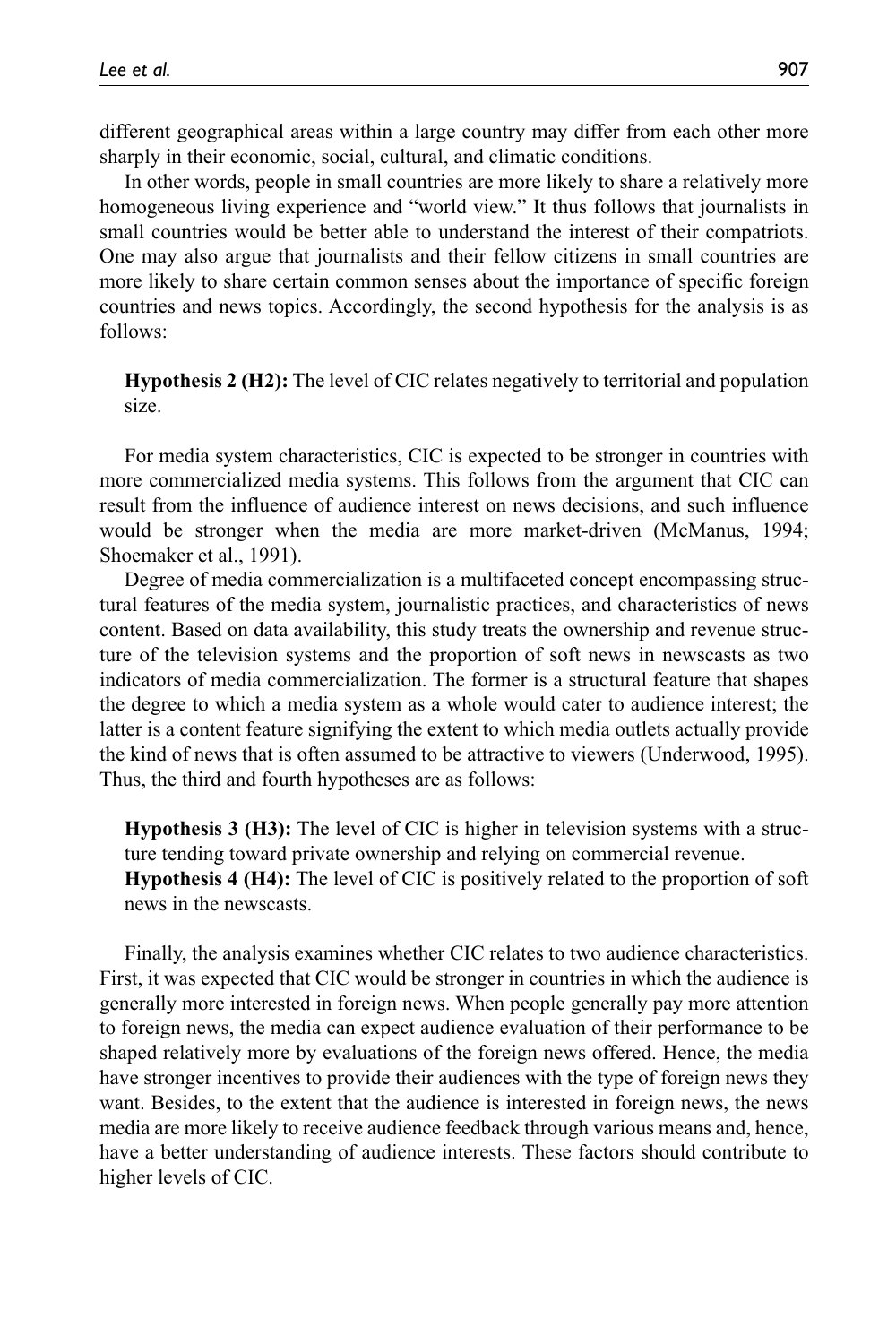Second, we expect CIC to be stronger if audience interests in news topics and countries are more concentrated. Concentration refers to the extent to which audience interest is limited to only a small number of countries or a narrow range of topics. As for countries of interest, to the extent that the majority of the audience is interested in the same few countries, it would be easier for the media to identify them and provide news stories about them that would capture the audience's attention. In contrast, if audience interests are more diverse, it would be difficult for the media to judge whether or not stories about a specific country might capture audience attention. This means that high levels of concentration of audience interest would increase the chance of high CIC levels. The same logic applies to news topics.

Thus, the final two hypotheses are as follows:

**Hypothesis 5 (H5):** CIC at the country level relates positively to audience interest in foreign news.

**Hypothesis 6 (H6):** CIC at the country level relates positively to the concentration of audience interest.

### **Data and Method**

The data analyzed below were mainly derived from a cross-national study of foreign news conducted between 2008 and 2010, supplemented by pertinent archival data about country characteristics. The project included both content analyses of television newscasts and audience surveys. The need for competent and interested scholars with the required resources did not enable a random sample of countries. Instead, in order to provide diversity, the project coordinator purposively incorporated in the project countries from different continents, of different sizes, with different media and political systems. Twelve countries in which both a content analysis and survey were completed are included in the analysis: Brazil, Canada, Chile, China, Germany, Hong Kong, Poland, Portugal, Singapore, Switzerland, Taiwan, and the United States.

For the content analysis, four complete weeks of newscasts were analyzed. The sample spanned the period from January to March 2008.<sup>2</sup> In nine of the 12 countries, two channels were examined: the main newscasts of the public television channel and the most popular commercial channel based on ratings.<sup>3</sup> In both Hong Kong and Singapore, due to the absence of public television channels, newscasts from two commercial channels were analyzed. On the other hand, absence of fully commercialized television outlets in China led to the decision to examine only the main national newscast of China Central Television (CCTV; *Xinwen Lianbo*).

A total of 11,984 news items in the 12 countries were analyzed. The location of the news event being reported was the key criterion used to distinguish between four types of foreign and domestic news. The items were distributed as follows:  $22\% (n = 2,601)$ were "purely foreign" items; 10% were "foreign with domestic involvement" (i.e., foreign news stories in which the reporting country was involved); 55% were domestic; and 13% were "domestic with foreign involvement" (i.e., domestic stories in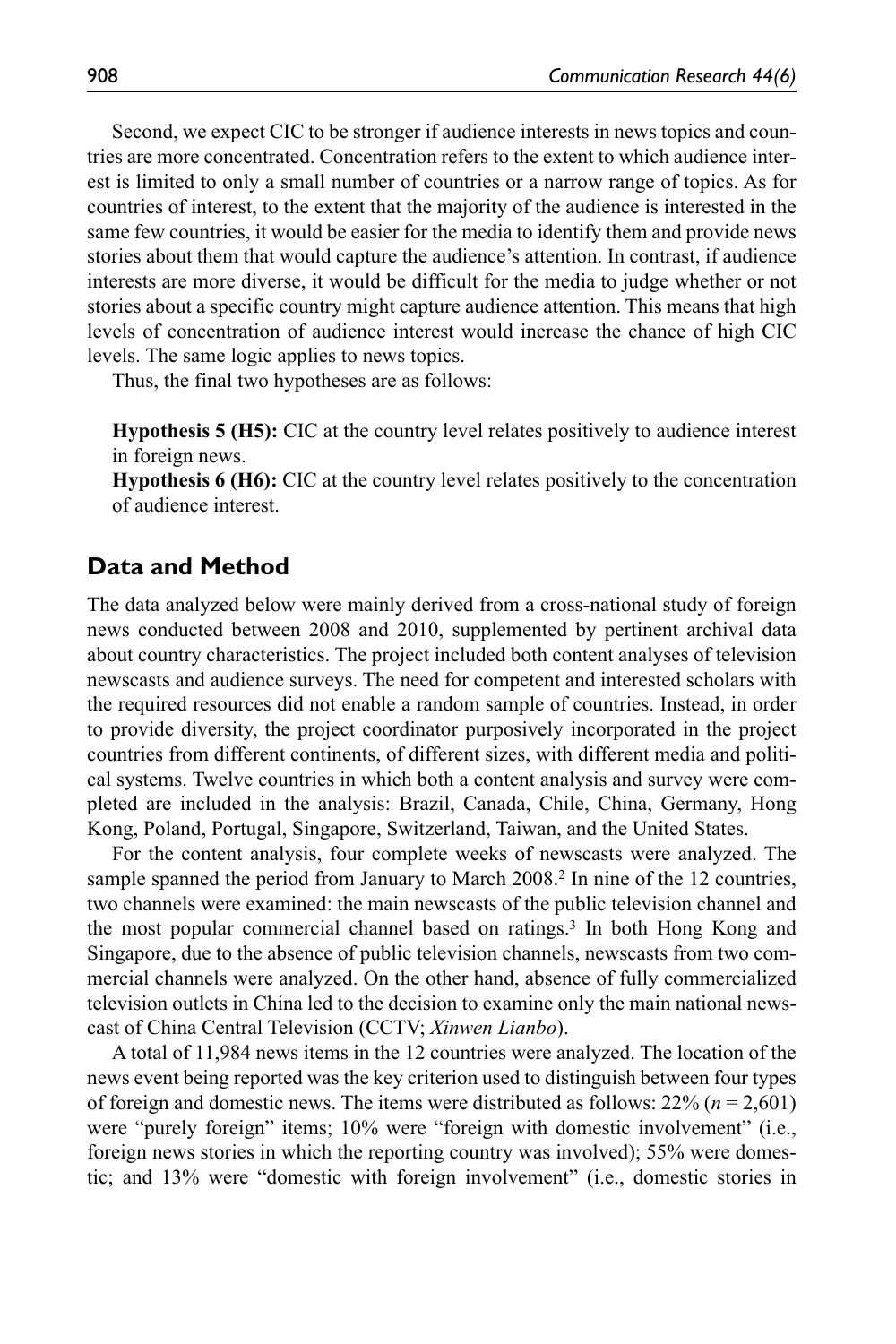which at least one foreign country was involved).<sup>4</sup> The analysis below focuses on foreign news, which encompasses stories that are either purely foreign or foreign with domestic involvement. Items dealing with international organizations such as the EU and NATO were considered foreign (usually with domestic involvement) for newscasts from member states.

Surveys were conducted in the same 12 countries using a standardized questionnaire. Except for the United States, where the survey was conducted via the web, all other surveys were telephone-based. Overall, there were 9,587 respondents, with the size of the country samples ranging from 395 in Canada to 1,220 in Chile. All surveys used a probability sampling procedure, although the details of the procedures varied depending on local considerations.<sup>5</sup>

Due to each national team's funding situation, complete synchronization of the timing for the survey fieldwork was impossible. All 12 surveys, however, were conducted within 11 months (from September to October 2009 in Chile to June to July 2010 in the United States). This means that there was a time lag between the identical sample period of the content analysis (early 2008) and the surveys. This time lag, however, should not constitute a substantial problem. While viewer interest in the various countries may fluctuate due to extraordinary news events in different countries, the findings discussed below indicate that the levels of interest in specific countries largely reflect long-term patterns. The same applies to findings of the most frequently covered countries in the content analysis. In other words, while the timings of the survey and the content analysis would inevitably generate some random noise in the data, the noise does not appear to be overwhelmingly strong, hence, no systematic bias seems to exist in the data that threatens the validity of the significant findings.

The data from the content analyses and surveys were used to construct measures of CIC regarding topics in the news and countries being reported on. The surveys also provide data on the respondents' general interest in foreign news and levels of concentration of interest in foreign news topics and foreign countries (for H5 and H6). The content data provide a measure of the proportion of soft news, which is operationally defined as news stories about accidents, crime, and sports (for H4). Data on the respective countries' population and territorial size in 2009 (for H1 and H2) were mainly derived from the country profiles available in the website of the United Nations. In the cases of Hong Kong and Taiwan,<sup>6</sup> relevant information was obtained from the respective government publications.

An index of the ownership and revenue structure of the television system—ranging from 0 to 4—was constructed based on official information or estimates provided by members of the project team. A score of 0 indicates a system without privately owned, commercial broadcasters (only in the case of China in the current study7) and a score of 4 refers to completely commercial-based systems (Singapore and Hong Kong). The other nine countries that have both public and commercial broadcasters were assigned scores ranging from 1 to 3 based on the extent to which their public broadcasters receive advertising revenue  $(1 =$  advertising revenue accounts for either none or up to 25% of the public broadcaster's revenue;  $2 =$  advertising revenue accounts for more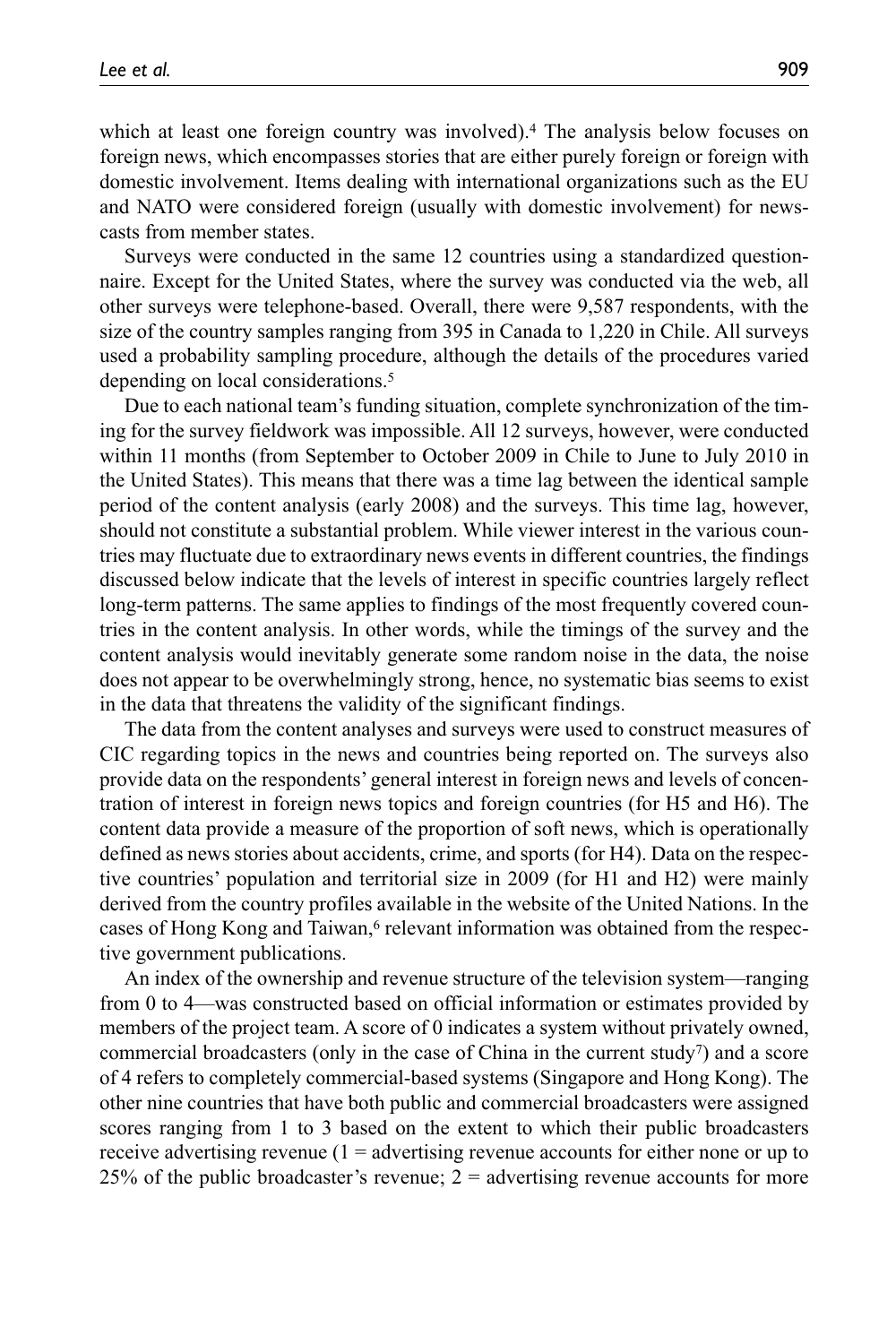than 25% but less than 75% of the public broadcaster's revenue;  $3 =$  advertising revenue accounts for 75% or more of the public broadcaster's revenue). It should be reiterated that this variable refers to a structural feature of the media systems rather than the broader notion of commercialization per se. Moreover, the operationalization is consistent with the design of the content analysis, which involves, as noted, both a public broadcaster and a commercial broadcaster in nine of the 12 countries.

# **Findings and Analysis**

### *Calculating CIC*

In the content analysis, each news item was coded as belonging to one of 25 major news topic categories, including social issues, internal politics, internal order, economy, international politics, sports, and so on. The analysis thus provides information about the relative prominence of the 25 topics in foreign news on television.<sup>8</sup>

In the surveys, the respondents were asked to indicate their level of interest—using 5-point Likert-type scales (1 = *very uninterested* and 5 = *very interested*)—in foreign news in general as well as in seven specific topics: domestic politics; relations between or with foreign countries; social issues; economics, business, and commerce; crime and violence; sports; and accidents and natural disasters. It should be noted that only seven topics were included in the survey due to constraints on the length of the questionnaire as well as the need to include topic categories that make intuitive sense to respondents. Therefore, in order to compare the survey and content data, the 25 news topics in the content analyses were recoded into seven topics that best match the categorization of the survey questionnaire.

Two rankings were produced for each country—one based on frequencies of coverage and one on levels of viewer interest (see the appendix for the three highest ranking topics in the news and of the respondents' interests). The degree to which the two rankings correspond with each other across the seven categories was indicated by Spearman rank correlation coefficients. Taking Brazil as an example, foreign relations (52.5%) constitutes the most frequently covered news topic in foreign news on Brazilian television, followed by economic issues (24.8%), social issues (15.2%), internal politics  $(8.0\%)$ , sports  $(7.3\%)$ , crime and violence  $(6.0\%)$ , and accidents and disasters  $(2.1\%)$ . In terms of audience interest, Brazilians were most interested in social issues  $(M =$ 3.8), followed by economics ( $M = 3.6$ ), foreign relations ( $M = 3.3$ ), accidents and disasters ( $M = 3.2$ ), sports ( $M = 3.0$ ), crime and violence ( $M = 2.63$ ), and internal politics  $(M = 2.61)$ . The Spearman rank correlation between the content and survey rankings is  $\rho = .54$ . The figure is not statistically significant. For the present purpose, however, the significance level of each of the correlation coefficients is not a major concern; the coefficients simply indicate the levels of CIC regarding topics for the different countries.

Table 1 presents the levels of CIC regarding topics and countries. The first column relates to topics and clearly indicates substantial variations among the 12 countries. In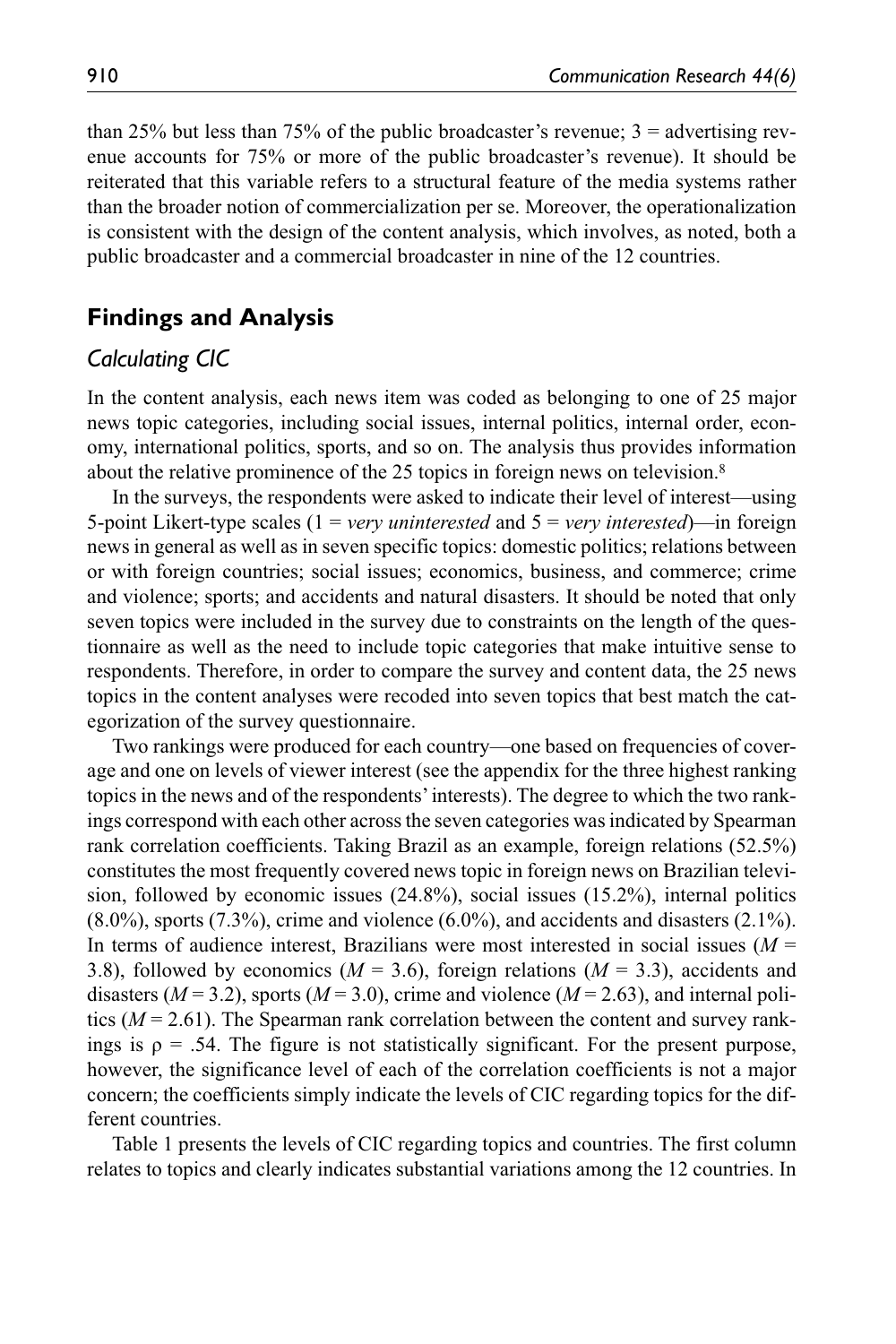|                      | <b>Topics</b> | Countries          |
|----------------------|---------------|--------------------|
| <b>Brazil</b>        | .54           | $-.04$             |
| Canada               | $-.07$        | .49 <sup>*</sup>   |
| Chile                | $-.36$        | $.47*$             |
| China                | .36           | $.38*$             |
| Germany              | $-.04$        | $.52**$            |
| Hong Kong            | $-.21$        | $.39*$             |
| Poland               | .09           | $.61***$           |
| Portugal             | $-.32$        | .11                |
| Singapore            | $-.50$        | .69 <sup>***</sup> |
| Switzerland          | .04           | $.67***$           |
| Taiwan               | $-.25$        | .69 <sup>***</sup> |
| <b>United States</b> | .35           | .02                |

**Table 1.** Spearman Rank Correlations for Levels of Content-Interest Correspondence (CIC) Regarding Topics and Countries by Nations of the Study.

\**p* < .10. \*\**p* < .05. \*\*\**p* < .01.

fact, Brazil registers the highest level of CIC for topics, and levels of CIC are relatively high in China and the United States ( $\rho = .36$  and .35, respectively) as well. Interestingly, the United States, China, and Brazil are the three largest countries in the study. In contrast, small territories such as Singapore and Hong Kong had very low levels of CIC for topics—in fact, the correlations are even negative ( $\rho = -0.50$  and  $-0.21$ , respectively). These findings suggest that larger countries have higher levels of CIC for news topics.

The next section formally examines whether country, media system, and audience characteristics can explain the cross-national variations in levels of CIC on news topics. For here, suffice it to say that the correlations for topics are also negative for other countries (Chile, Portugal, and Taiwan). A negative correlation suggests that what ranks relatively high in terms of frequency of media coverage ranks relatively low in terms of viewer interest. The average of the 12 topic coefficients is  $\rho = -0.03$  (i.e., virtually 0). In other words, across the 12 countries, topics in the news and viewer interest in topics typically do not correspond with each other.

Spearman rank correlations for CIC were also calculated for each of the countries in the study regarding the countries on which news was reported and were of interest to the viewers. In the content analysis, coders registered all countries mentioned in each foreign news item. This information enabled the creation of a list of the most frequently covered countries in each of the 12 nations. For the analysis, the list of each country in the study consisted of the 15 most frequently covered countries in the news. In the surveys, the respondents were asked the following open-ended question: "In the news concerning other countries, which countries, other than [the respondents' own country] are you most interested in?" Respondents were then prompted to indicate up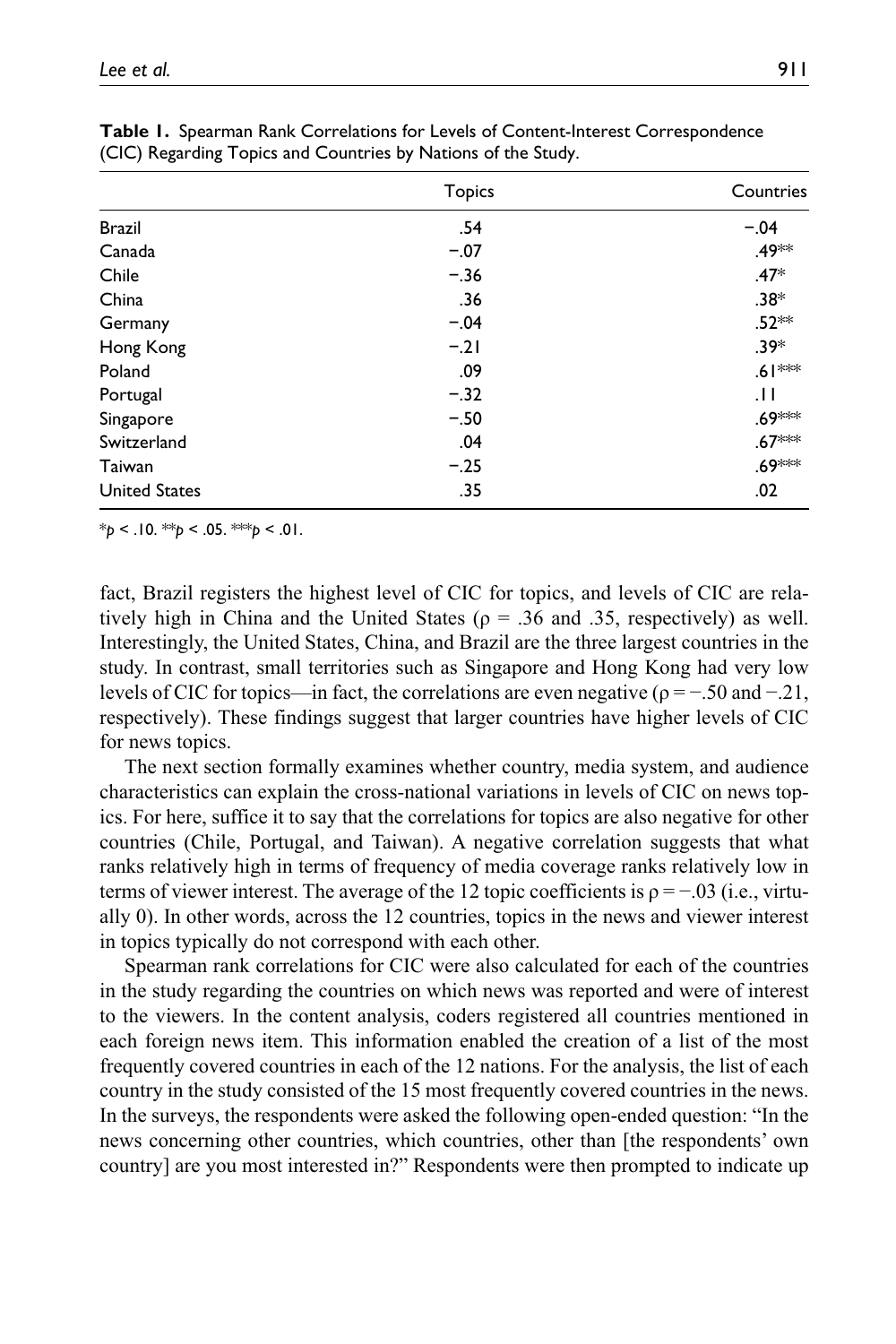to five countries. Based on the responses, a list was created for each country in the study of the 15 most frequently cited countries. Spearman rank correlations were then calculated between the content and survey lists.

For a concrete example, the 15 most frequently covered countries in television foreign news in Canada were (from highest to lowest): the United States, the United Kingdom, China, Israel, Afghanistan, Palestine, France, Australia, Iraq, Iran, Pakistan, Germany, Kenya, India, and Nepal. The 15 countries of interest most frequently cited by Canadians in the survey were the United States, the United Kingdom, China, Haiti, Afghanistan, Iraq, Iran, Australia, India, France, Israel, Mexico, Greece, Japan, and Germany. Notably, the two lists are quite similar: both begin with the United States, the United Kingdom, and China. Afghanistan ranks fifth and Australia ranks eighth on both lists. The Spearman rank correlation is  $\rho = .49$ , which is statistically significant (with  $n = 15$ ) at  $p < .05$ .<sup>9</sup>

Notably, the similarity between the two lists also suggests that, despite the time lag between the survey fieldwork and the content analysis, the findings regarding the most frequently covered countries and the countries that people from the nation are most interested in arguably reflect more long-term and stable tendencies. Admittedly, the fact that Haiti ranked fourth on the viewer interest list was due to the Haitian earthquake in early 2010. But on the whole, the impact of extraordinary news events on the survey and content analysis findings is reasonably small. The same applies to the findings from the other 11 countries (see the appendix).

The second column of Table 1 summarizes the levels of CIC regarding countries reported in the news. With the exception of Brazil, the other 11 coefficients were positive, nine of which were substantial and reached statistical significance (set at  $p < 0.10$ , two-tailed). The average of the 12 correlation coefficients was  $\rho = .42$ . In other words, where countries reported in the news are concerned, among the 12 nations in the study, foreign news content typically does correspond with viewer interest.

Nevertheless, there are still substantial variations among the 12 nations in levels of CIC regarding countries. Besides Brazil, CIC levels are also low in the United States ( $\rho = .02$ ) and Portugal ( $\rho = .11$ ). At the other end of the spectrum, CIC levels are high in Poland, Singapore, Switzerland, and Taiwan (ρ ranging from .61 to .69).

Interestingly, the findings for topics and countries in the two columns in Table 1 actually tend to be negatively correlated with each other, although not statistically significantly ( $\rho = -.48$ ,  $p = .11$ ). One can see from Table 1 that some of the countries that register relatively high levels of CIC regarding countries, such as Singapore, Taiwan, and Germany, had negative scores on CIC regarding topics. Brazil, which has the most positive score on CIC for topics, is the only country registering a negative score on CIC for countries. This intriguing finding is elaborated upon in the discussion section below.

More important, the findings in Table 1 confirm H1, which posits that the level of CIC for countries would be higher than the level of CIC for news topics. The mean correlations of the two columns ( $\rho = -0.03$  and  $\rho = 0.42$ , respectively) differ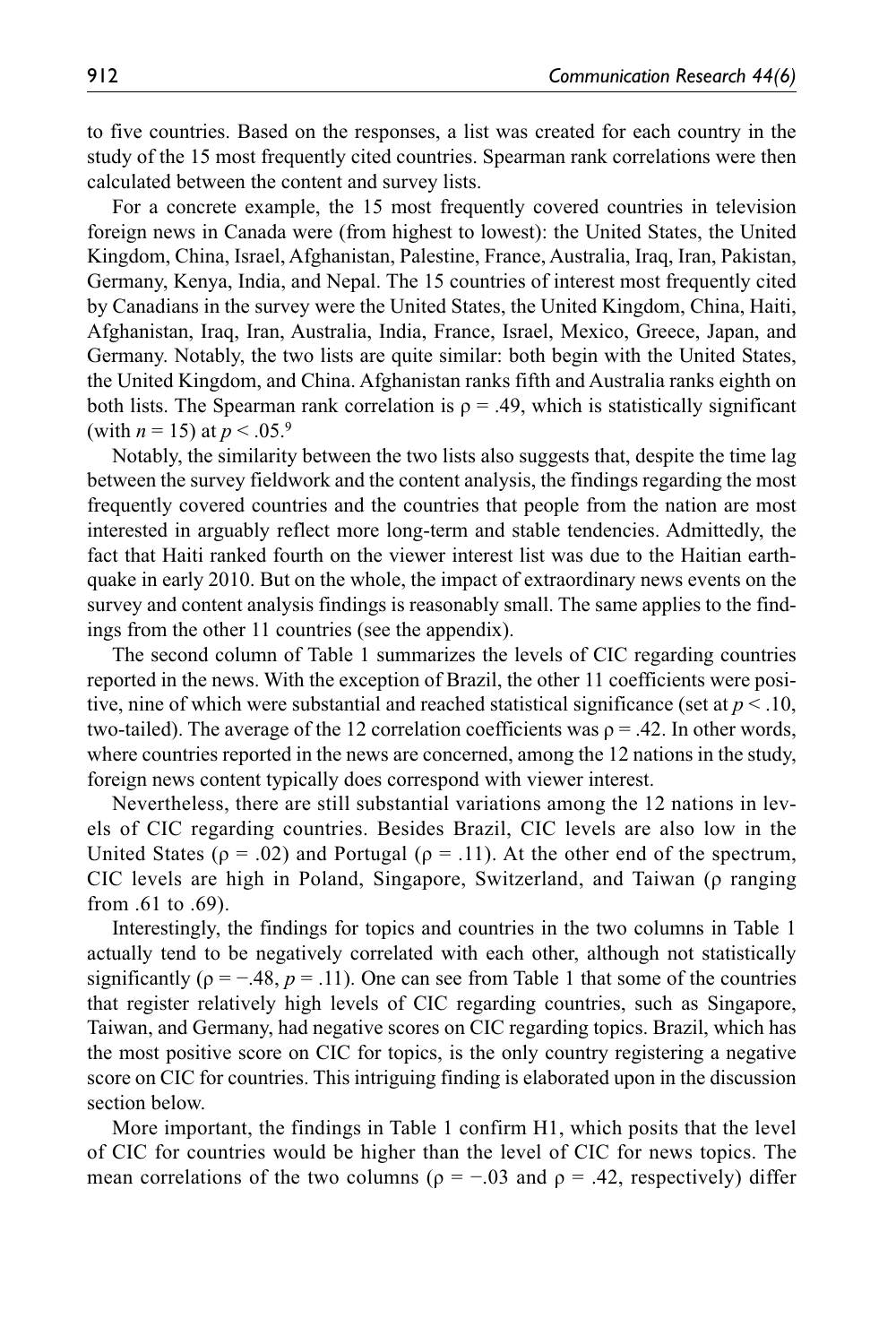|                             | <b>Topics</b> | Countries |
|-----------------------------|---------------|-----------|
| Country size                |               |           |
| Population                  | 79***         | $-.51*$   |
| Territorial                 | $.57*$        | $-.60**$  |
| Media commercialization     |               |           |
| Ownership/revenue structure | $-61**$       | .32       |
| Percent soft news           | $-57*$        | .20       |
| Audience characteristics    |               |           |
| Interest in foreign news    | $-12$         | .33       |
| Concentration of interest   | $-.21$        | .40       |

**Table 2.** Spearman Rank Correlations Between Content-Interest Correspondence (CIC) and Country-Level Factors (*n* = 12).

\**p* < .10. \*\**p* < .05. \*\*\**p* < .01.

significantly from each other using a paired-samples *t*-test ( $t = 3.04$ ,  $df = 11$ ,  $p < .02$ ).<sup>10</sup>

# *Correlations Between CIC Correspondence and Country-Level Factors*

H2 through H6 are concerned with the relationships between CIC and the countrylevel factors: geographical size and population size, proportion of soft news, the ownership and revenue structure of the television system, the population's interest in foreign news, and concentration of interest among the population. Measuring the population's interest in foreign news was based on the general interest question in the survey, that is, the mean scores of general interest in foreign news were calculated for each of the 12 countries to represent country-level viewer interest in foreign news.

Concentration of viewer interest on topics at the country level was calculated based on the responses to the survey questions concerning interest in each of the seven news topics. Each country's score on this variable represents the variance among the overall mean scores of the seven items across all respondents. A high score on the variable indicates that audience interest in the seven topics varies substantially.

Concentration of interest in countries was calculated based on the responses about the countries in which the respondents said they were interested. The score for each country on this variable is the percentage of responses referring to the four countries mentioned most often by the respondents in the respective country.11 For instance, in Hong Kong, the four most frequently mentioned countries in the survey were the United States, the United Kingdom, Japan, and Australia. These four countries together accounted for 70.9% of all country mentions. Hence, Hong Kong's score on the variable is 0.709. Higher scores on the variable indicate higher levels of interest concentration.12

Table 2 presents the Spearman correlations between the CIC variables and the country-level factors. It should be noted that Spearman rho coefficients are reported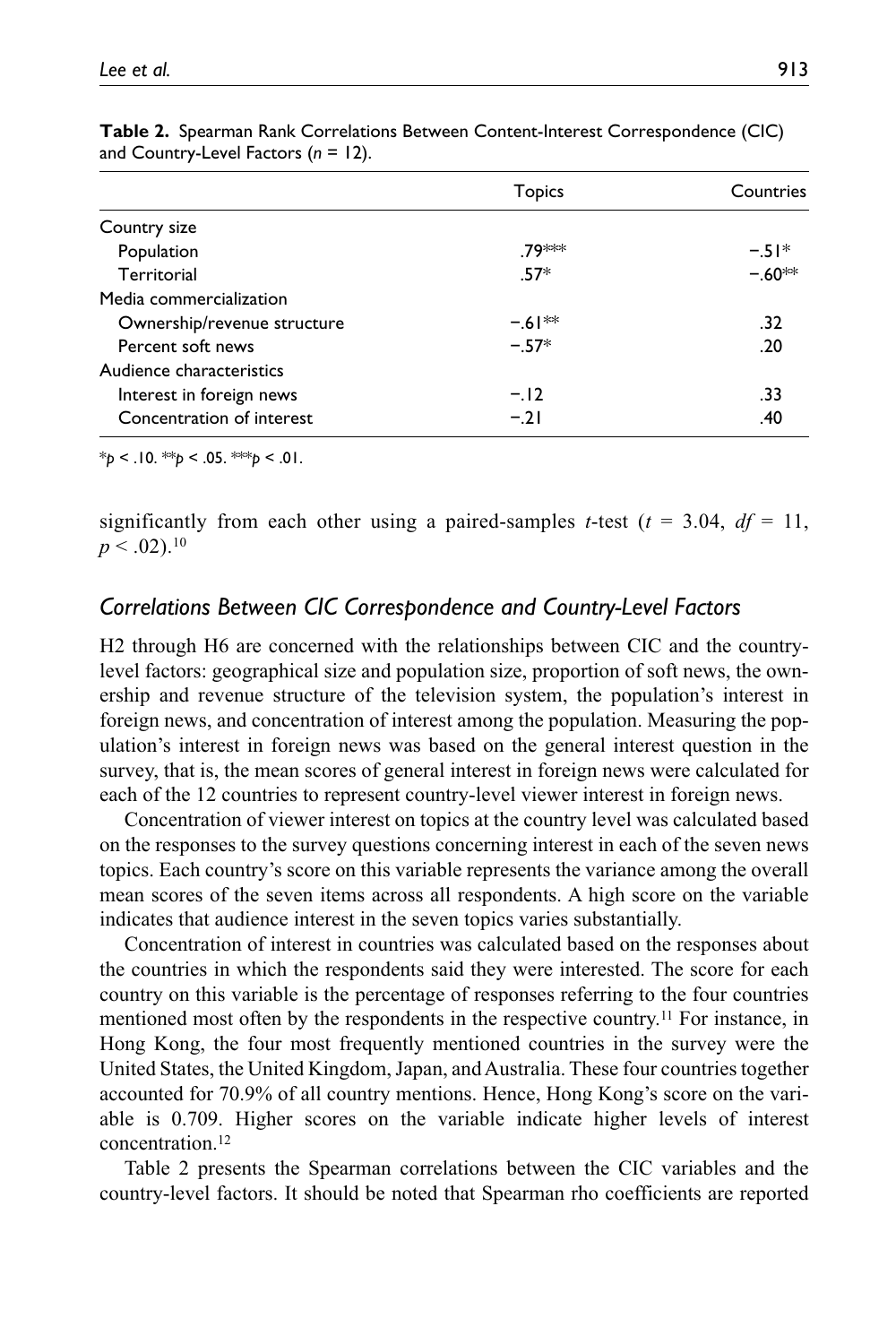because Pearson coefficients can be very substantially affected by a single outlier when the sample size is very small. Rank-order correlations, in contrast, would not be affected by outliers.

All the correlation coefficients concerning countries reported (the right-hand column of Table 2) are in the predicted direction. The levels of CIC for countries are higher in smaller countries (H2), where the ownership and revenue structure leans toward commercialism (H3), where television provides a heavier dose of soft news (H4), where the respondents exhibit higher levels of general interest in foreign news (H5), and where the respondents' interests in foreign countries are more concentrated (H6). Admittedly, only the correlations for the two country size variables—population and territory—are significant at  $p < 0.10$  (two-tailed). Hence, strictly speaking, only H2 is supported. Nonetheless, because the small sample has made it difficult for individual coefficients to attain statistical significance, the findings are highly suggestive given the overall consistency of the pattern.

In contrast, while some of the correlations dealing with the news topics (left-hand column of Table 2) are highly significant, they are all in the opposite direction to those in the second column, indicating that they are all contrary to the hypotheses. The levels of CIC regarding topics are significantly higher in larger countries and significantly lower in countries where the ownership and revenue structure leans toward commercialism and where television news provides a heavier dose of soft news. This latter finding is counterintuitive, as it means that the discrepancies between news content and viewer interest regarding news topics are actually larger in the more commercialized media systems.

Before discussing the findings about the relationship between CIC and media commercialization, post-hoc analyses were conducted using Spearman rank correlations in an attempt to better understand the other unexpected finding that levels of CIC regarding topics are significantly higher in larger countries. A plausible reason for the positive relationship is that the large global or regional powers in the sample—the United States, China, and Brazil—play greater roles in international politics; hence, their media may cover international relations more prominently. At the same time, people living in larger countries may also become more interested in international relations because they understand their countries' role in international affairs. This could contribute to CIC regarding topics.

The results of the post-hoc analysis show that there are indeed highly positive and significant relationships between percentages of foreign news stories addressing foreign relations and the measures of population and territorial sizes ( $\rho = .74$  and  $\rho =$ .73 for population and territorial sizes, respectively;  $p < .01$  in both cases). At the same time, the level of CIC is also higher when a country's television system covers foreign relations more prominently ( $\rho = .69$ ;  $p < .05$ ). These findings support the argument that CIC regarding topics being reported is partly driven by simultaneous interests from the media in the large countries and their viewers concerning foreign relations.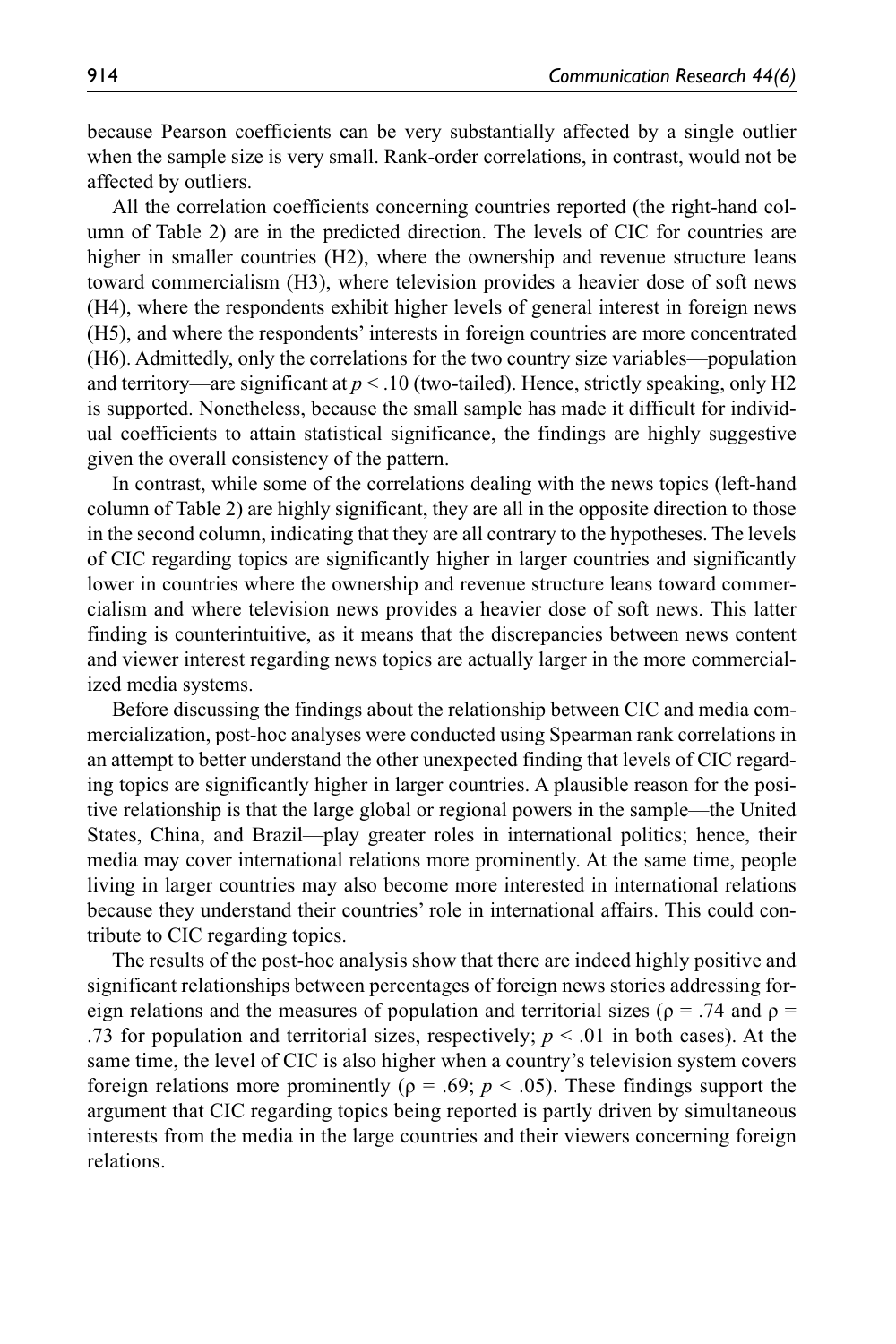# **Discussion**

This study examined the extent to which television foreign news content in 12 countries matches the interest of viewers in those countries. While previous research addressing the similarities or dissimilarities between journalists' and viewers' choices focused either on news topics or on countries being covered, this study examined topics and countries simultaneously. One major finding is that the level of CIC regarding countries is substantially higher than the level of CIC regarding topics.

We contend that CIC regarding countries is more prominent because, when compared with the question of which topics to cover, the question of which country to cover is relatively less constrained by professional norms and values. Moreover, journalists and viewers, both being members of the same society, are likely to share the same commonsense judgments regarding which countries deserve attention. In fact, while foreign news content has long been shown to exhibit the tendencies to focus on the most powerful countries, neighboring countries, countries with strong economic ties with one's own, and countries with strong historical and social connections with it, ordinary citizens are also likely to have picked up the same long-term tendencies because the relevance of such foreign countries can often be felt by the citizens themselves in their own everyday lives.

More generally, this study thus suggests that news content may match viewer interest in certain aspects while at the same time differ in others. Of course, there are other possible aspects or dimensions of foreign news content beyond topical categories and countries being covered: the format and reporting style, the degree of domestication, the balance between good news and bad news, and so on. All these may differentially correspond with viewer preferences. Studies about the relationship between news content and viewer preferences should pay closer attention to the differences between various aspects of the news. Theoretically, this means that media responsiveness to viewer interest should be treated as a multifaceted or multidimensional construct. The news media may find it relatively easy and unproblematic to be responsive to viewer interest on certain aspects of news content when doing so does not compel them to betray their professional judgments or when the news media and journalists also share the same "natural" tendencies to provide certain types of content.

The present study also shows that variations in CIC at the country level can be accounted for by several factors, most notably country size, although it does not completely relate to CIC in ways that we originally expected. Larger nations exhibit lower levels of CIC regarding countries reported on. Our contention is that viewer interest in and journalists' judgment of the importance of foreign countries are more likely to converge in a small country since they are often strongly oriented toward a few specific powerful countries with strong geographical, economic, and historical ties. In contrast, the "hierarchy of importance of foreign countries" can often be less clear-cut in large and powerful countries that are themselves the center of regional or global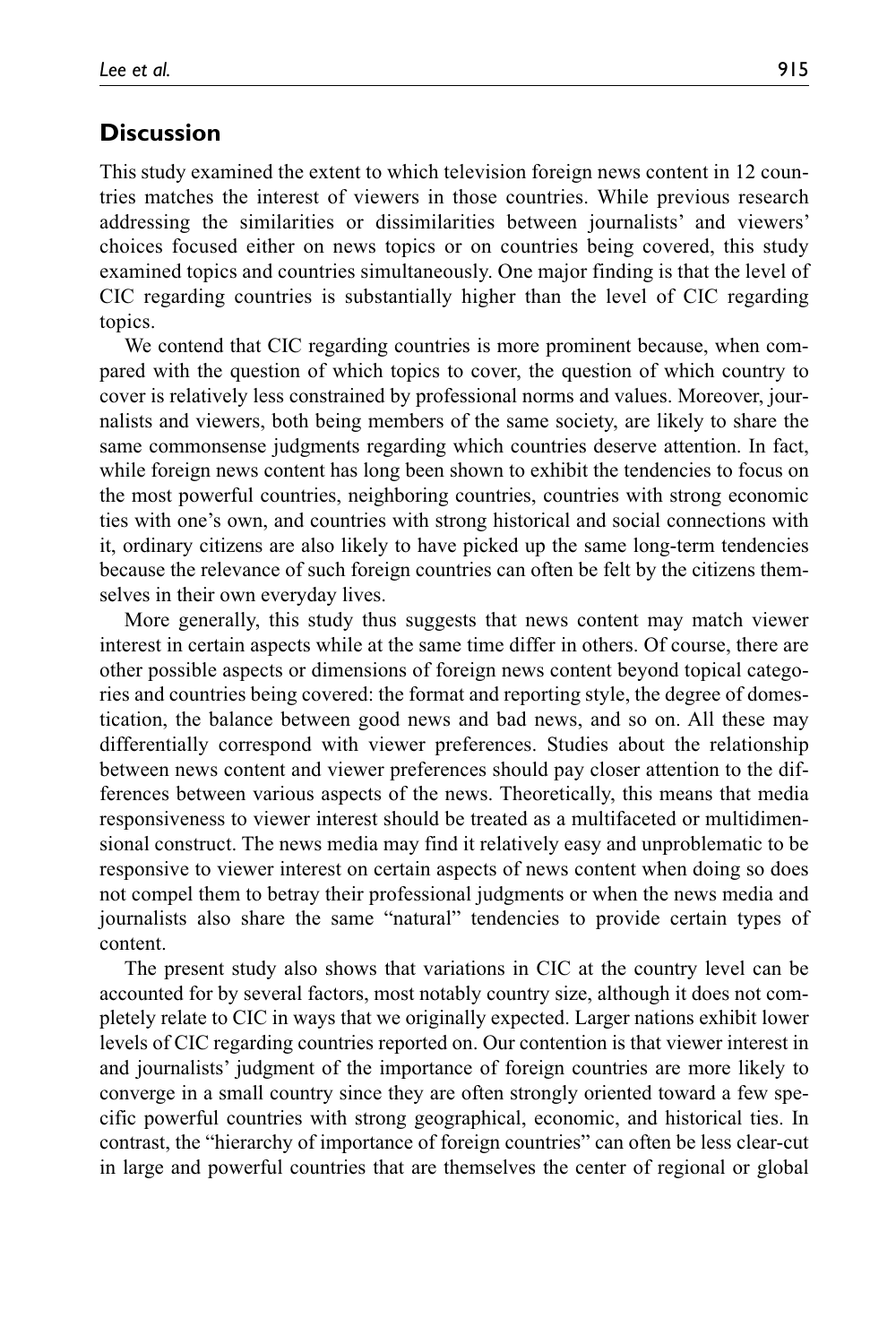attention. In other words, journalists and their viewers are more likely to share "commonsense" judgments regarding which countries deserve attention.

However, we also found that larger countries exhibit higher levels of CIC regarding topics. Our post-hoc analysis suggests that this finding can be attributed to the simultaneous interest of both media organizations and viewers in the topic of foreign relations in larger countries, which are typically also regional or global players in the international system.

One broad general theoretical implication of the findings about the relationship between country size and CIC regards how we should understand the relationship between media and their audiences. Theorization of media-audience relationships often focuses primarily on the characteristics of the national social and political systems. But the arguments articulated in the above paragraphs suggest that the relationship between media and their audience, at least with regard to the reporting and consumption of foreign news, should also take into account the positions and roles of the nations in the international political economic system. This is an area that comparative studies should continue to explore.

The present study did not find evidence for the presumably higher levels of CIC in more commercialized media systems; instead, the analysis found a negative relationship between CIC for topics and two indicators pertinent to commercialization ownership and revenue structure of the television system and proportion of soft news. One possible reason for this finding is that, as noted in the conceptual discussion, the production of foreign news can be very costly. When other factors are kept constant, more commercialized media systems and organizations may actually be less likely to invest in foreign news production. As a result, their foreign news content may become more constrained by what the international news agencies and transnational broadcasters provide, and they are therefore less capable of being responsive to viewer interest.

Certainly, one may also question whether the surveys have registered actual viewer interest in news topics or only socially desirable responses. Nevertheless, the findings regarding CIC for news topics do not seem to be entirely due to social desirability. For example, Singapore had the lowest level of CIC for news topics (the correlation coefficient is strongly negative), but as the appendix shows, the most frequently covered topics in foreign news in Singapore are internal politics, the economy, and social issues. Notably, it would not be socially "undesirable" for viewers to claim that they are interested in such topics. In other words, the low level of CIC for topics in Singapore cannot be merely due to the respondents giving socially desirable answers to the survey questions.

Admittedly, commercialization is a complex notion, and the ownership and revenue structure variable employed in this study may not be a very robust indicator. As already noted, the variable also adopts the working assumption that ownership structure has a more fundamental influence on media behavior when compared with revenue structure. Hence, China gets a score of zero despite the fact that CCTV itself is quite heavily reliant on commercial revenue. Future studies may attempt to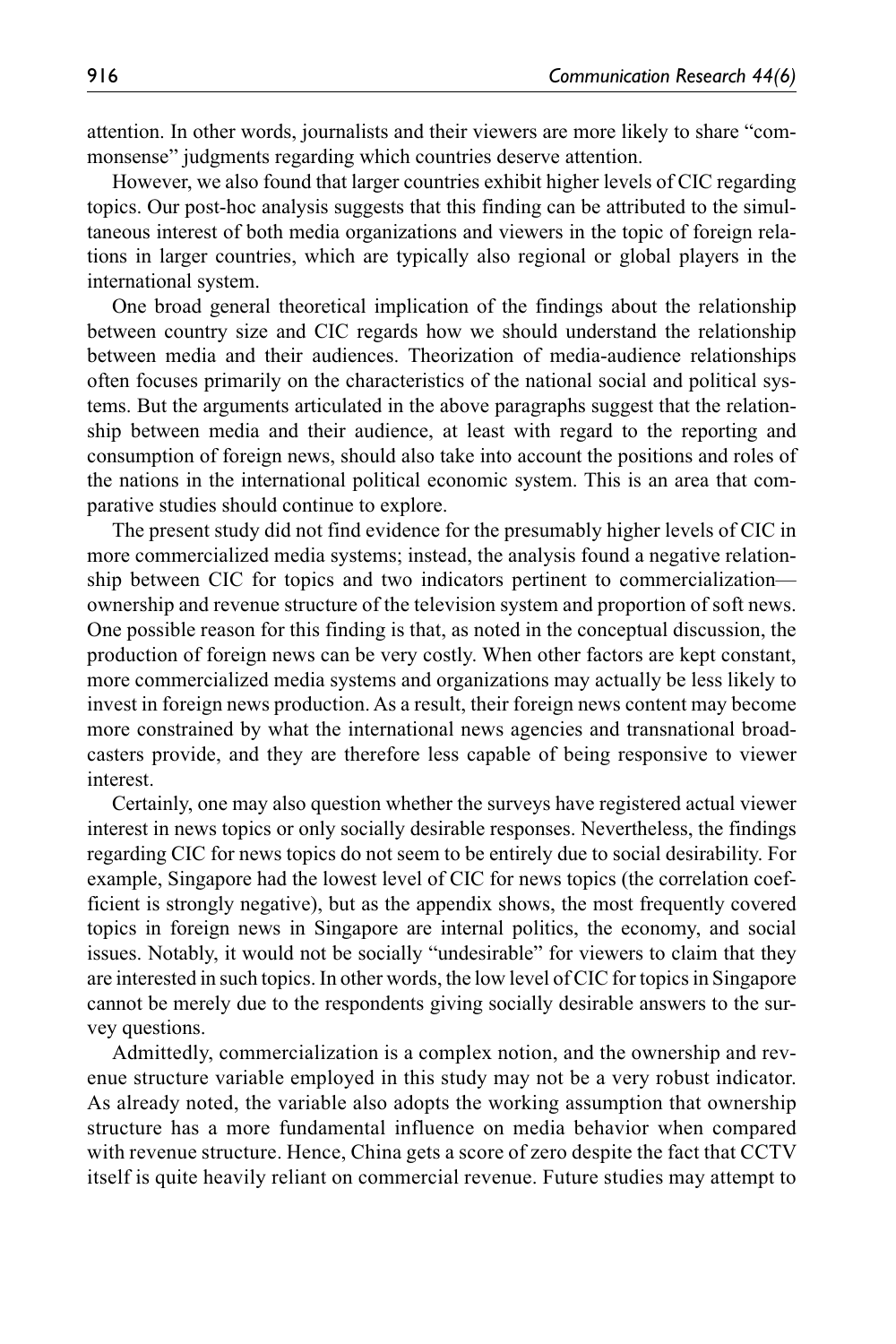construct better measures of degree of commercialization at the system level. However, given the fact that the proportion of soft news also relates negatively to CIC for topics, the study does strongly suggest that media commercialization does not necessarily shape the media-viewer relationship in a straightforward manner. The implications of media commercialization need to be further examined in the future.

Two other limitations of the present study should be noted. First, the analysis of the country-level correlates of CIC is exploratory and includes only a limited range of factors. Yet the findings establish that country-level variations in CIC can provide a meaningful analytical focus. Future studies can examine additional factors that may relate to CIC, such as cultural diversity of the population (which may also make viewer interest in foreign news more diverse) and degree of professionalization of the journalistic occupation (which may imply a stronger tendency of journalists to disregard viewer interest when the latter clashes with professional norms).

Second, the study encompasses only 12 nations, and the sample was not derived from a probability sampling procedure. On the one hand, these issues are inevitable given the challenges involved in conducting large-scale cross-national comparative studies. But, on the other hand, the small sample size does constitute a technical limitation when statistical analysis is concerned.

Despite the somewhat tentative nature of the findings, the study does warrant two additional broader implications. First, the study points to another way of understanding the matching or discrepancies between news content and audience interest. Some previous research cited earlier has examined agenda-setting effects of the media in the arena of international news and found that countries covered more prominently in the news are also regarded as more important by the public (Wanta et al., 2004; Zhang, 2012). While the findings in the current study can be regarded as replications of earlier studies, we suggest that correspondence between countries covered in the news and countries considered as important may not necessarily reflect an agenda-setting effect by the media; it may reflect instead the common judgments held by journalists and citizens as members of the same society, and the extent to which journalists and citizens would hold such common judgment may depend on country characteristics. This is not to deny the possibility of agenda-setting effects, but our analysis points to new ways of understanding CIC.

Finally, this study points to additional structural factors that may constrain the capability of media systems to be responsive to audience interest. Discussion on media responsiveness to audience interest typically focuses on characteristics of media systems. And yet, our study suggests that research attention could be extended to country characteristics and audience characteristics as factors having implications for media responsiveness. Cross-national comparative analysis in media research could benefit from a tripartite conceptualization encompassing country characteristics, media system characteristics, and audience characteristics.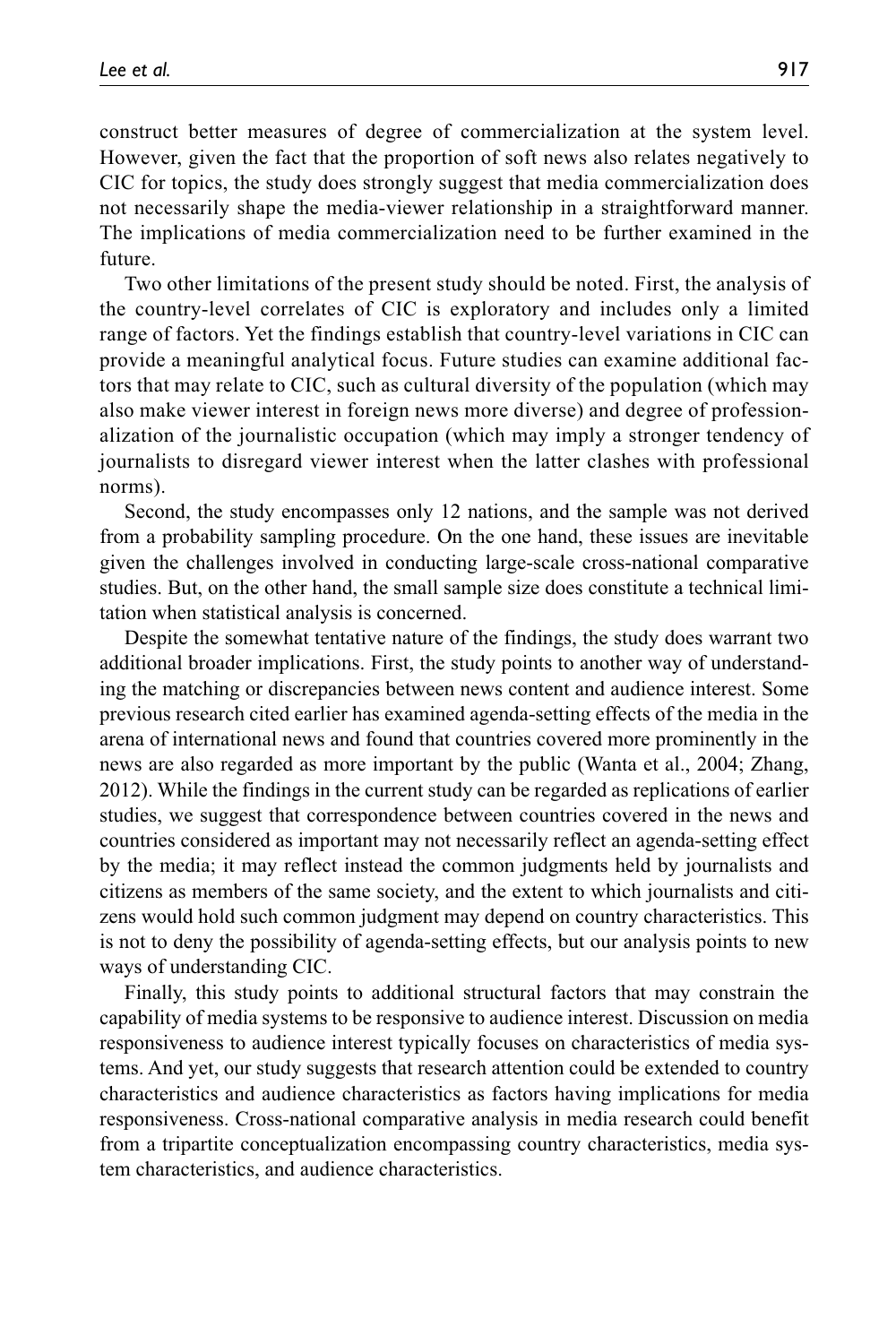| s |
|---|

*Descriptive Findings From the Content Analysis and the Audience Survey* Descriptive Findings From the Content Analysis and the Audience Survey

United Kingdom 2. Crime 2. Foreign relations 2. United Kingdom 2. United Kingdom United Kingdom 3. Social issues 3. Foreign relations 3. United Kingdom 3. United Kingdom United Kingdom 2. Crime 2. Economy 2. Japan 2. United Kingdom **United States United States United States United States United States Jnited States United States** Brazil 1. Poreign relations relations 1. United States 1. United States 1. United States Canada 1. Internal politics 1. Accidents 1. Accidents 1. United States 1. United States Chile 1. Sports 1. Accidents 1. Argentina 1. United States China 1. Foreign relations relations 1. Economy 1. United States 1. United States Germany 1. Foreign relations Accidents 1. Accidents 1. United States 1. United States Hong Kong 1. Internal politics 1. Accidents 1. Accidents 1. United States 1. United States 3. Foreign relations 3. Accidents 3. Ukraine 3. United States Audience Content Audience Content Audience Argentina 2. Foreign relations 2. Social issues 2. United States 2. Argentina Germany Poland 1. Internal politics 1. Internal politics 1. Internal politics 1. United States 1. United States 1. France France Russia China 3. Social issues 3. Foreign relations 3. Venezuela 3. France Spain apan 2. Social issues 2. Social issues 2. United Kingdom 2. France apan Russia apan 3. Crime 3. Foreign relations 3. France 3. Russia 2. Social issues 2. Social issues 2. Russia 2. Russia 3. Foreign relations 3. Social issues 3. China 3. China 2. Economy 2. Economy 2. Colombia 2. Japan 3. Economy 5. Economy 3. Spain 3. Spain 3. Spain 2. Economy 2. Accidents 2. Japan 2. Japan 3. Foreign relations 3. Foreign relations 3. United Kingdom 3. Japan Top three countries Top three topics  $\blacksquare$ United Kingdom United Kingdom United Kingdom **Jnited Kingdom** Content United States **United States** United States United States **United States United States** United States Venezuela Argentina Colombia Jkraine France China Russia Spain lapan lapan Foreign relations Foreign relations Foreign relations Foreign relations Foreign relations Foreign relations Audience Social issues Social issues Social issues Social issues Social issues Accidents Accidents Accidents Accidents Accidents Accidents Economy Economy Economy Economy Top three topics Foreign relations Foreign relations Foreign relations Foreign relations Foreign relations Foreign relations Foreign relations Content nternal politics nternal politics Internal politics Social issues Social issues Social issues Social issues Economy Economy Economy Crime Sports Crime Crime Hong Kong Germany Canada Poland China Brazil Chile

*(continued)*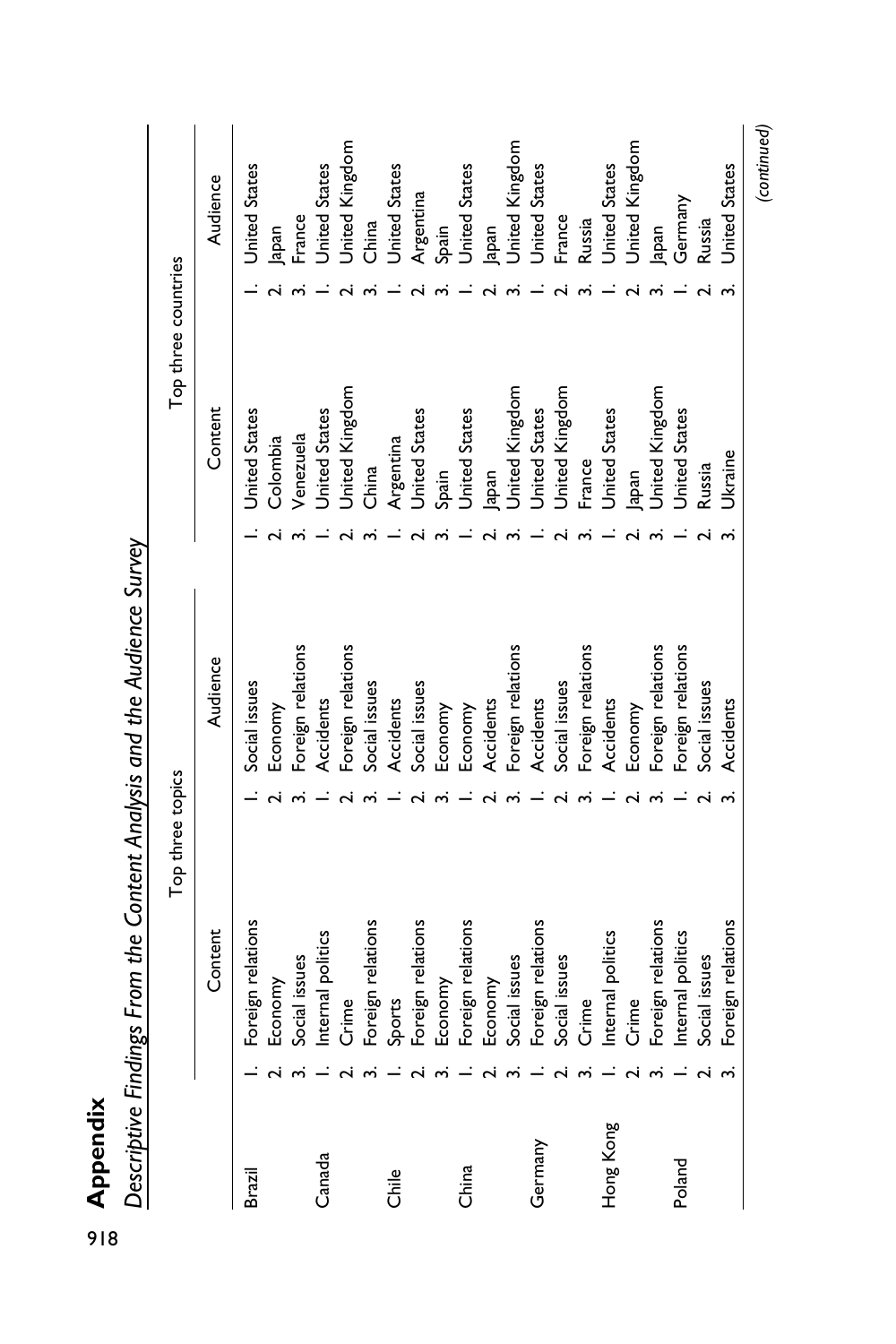|             | Top three topics  |                   | Top three countries  |                        |
|-------------|-------------------|-------------------|----------------------|------------------------|
|             | Content           | Audience          | Content              | Audience               |
| ortugal     | Crime             | Social issues     | <b>United States</b> | France                 |
|             | Foreign relations | Accidents         |                      |                        |
|             | Internal politics | Foreign relations | Spain<br>East Timor  | Spain<br>United States |
| ingapore    | Internal politics | Accidents         | China                | <b>United States</b>   |
|             | Economy           | Social issues     | <b>Jnited States</b> | China                  |
|             | Social issues     | Foreign relations | Malaysia             | Malaysia               |
| Switzerland | Internal politics | Social issues     | <b>United States</b> | Germany                |
|             | Social issues     | Foreign relations | France               | <b>United States</b>   |
|             | Crime             | Accidents         | China                | France                 |
| aiwan       | Social issues     | Accidents         | <b>Jnited States</b> | <b>Jnited States</b>   |
|             | Internal politics | Economy           | China                | Japan                  |
|             | Crime             | Social issues     | Hong Kong            | China                  |
| Inited      | Foreign relations | Accidents         | <u>raq</u>           | Afghanistan            |
| States      | Crime             | Foreign relations | Israel               | United Kingdom         |
|             | Social issues     | Social issues     | Palestine            | <u>raq</u>             |

| ۱ |
|---|
|   |
|   |
|   |
|   |
|   |
|   |
|   |
|   |
|   |
|   |
|   |
|   |
|   |
|   |
|   |
|   |
|   |
|   |
|   |
|   |
|   |
|   |
|   |
|   |
|   |
|   |
| ì |
|   |
|   |
|   |
|   |
|   |
| ī |
|   |
|   |
|   |
|   |
|   |
|   |
|   |
|   |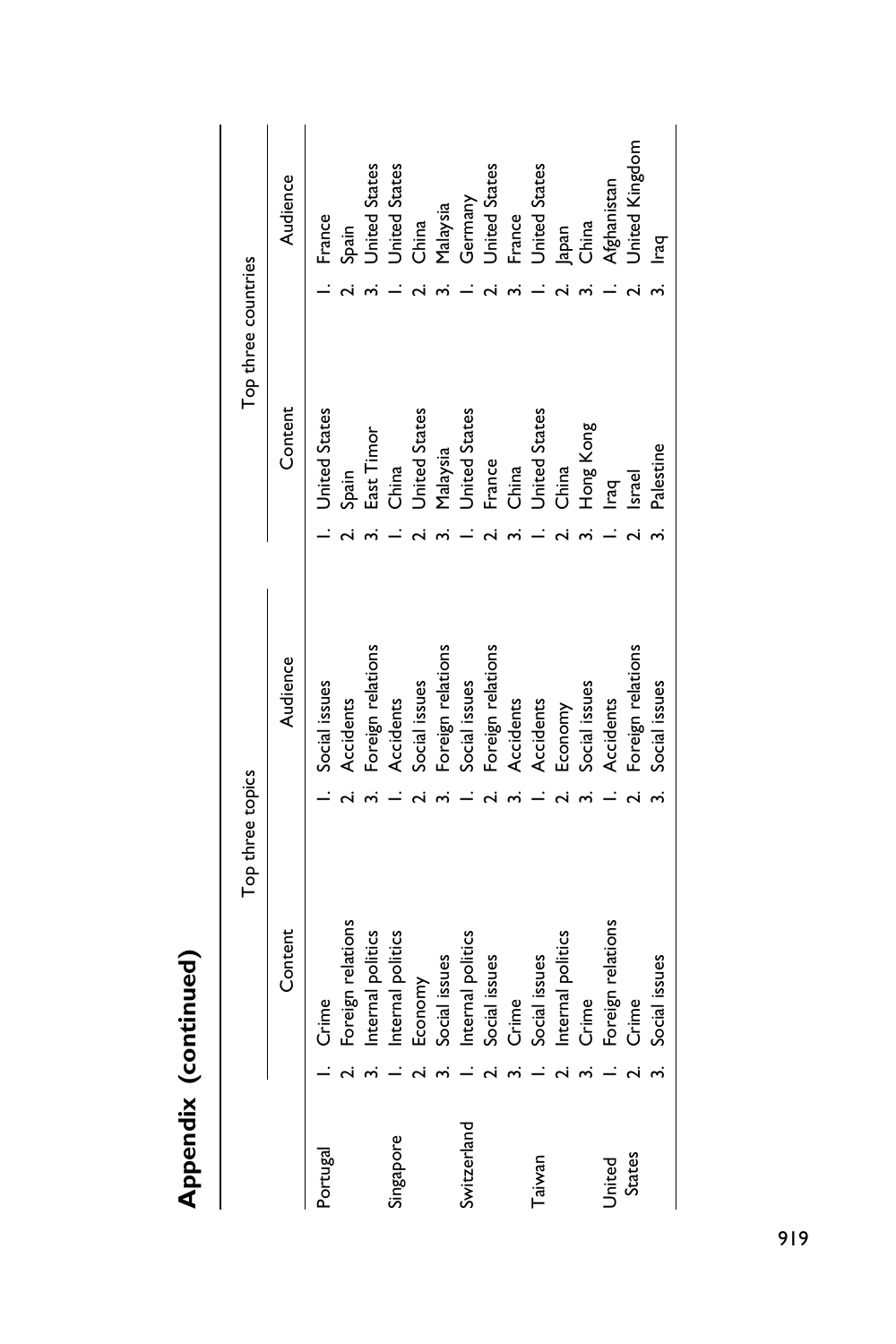#### **Declaration of Conflicting Interests**

The authors declared no potential conflicts of interest with respect to the research, authorship, and/or publication of this article.

### **Funding**

The author(s) disclosed receipt of the following financial support for the research, authorship, and/or publication of this article:

Brazil: Jacques Wainberg Alkalai of Pontifícia Universidade Católica do Rio Grande do Sul; Grant number 300174/2008 from the Brazilian Council for Development, Science, and Technology.

Canada: Abby Goodrum and Elizabeth Godo used internal funds of Ryerson University. Chile: William Porath and Constanza Mujica, Pontificia Universidad Católica de Chile; Project Number 1080047 from Chile's National Scientific and Technological Fund.

China: Baohua Zhou and Joseph M. Chan received funding support from the Journalism School of Fudan University, Shanghai.

Germany: Two grants from German Research Foundation were provided to Jürgen Wilke, University of Mainz (grant number WI 519/26-1) and Thorsten Quandt, then at Hohenheim University (grant number QU 260/7-1), respectively.

Hong Kong: Francis L. F. Lee and Wan-Ying Lin received funding support from an internal strategic research grant offered by the City University of Hong Kong.

Poland: Agnieszka Stępińska, Adam Mickiewicz University; Grant number N N116 113534 from the Polish Ministry of Science and Higher Education.

Portugal: António Belo and André Sendin benefited from internal funds of the Escola Superior de Comunicação Social and the Lisbon Institute of Communication and Media (ICML).

Singapore: Xioage Xu, Wee Kim Wee School of Communication and Information; Grant number RCC11/2009/SCI from Nanyang Technological University.

Switzerland: Thomas Hanitzsch, then at the University of Zurich; Grant number 10- 120545/1 from The Swiss National Science Foundation.

Taiwan: Ven-hwei Lo and Tail-Li Wang, then at National Chegchi University; Project for Excellence in Communication, College of Communication, National Cheng-Chi University, as well as the International Affairs Funds from the Graduate Institute of Journalism, National Taiwan University.

United States: David Weaver and Lars Willnat, School of Journalism at Indiana University-Bloomington; Supported by the Roy W. Howard Chair held by Weaver.

#### **Notes**

- 1. This argument points to an alternative explanation for the "agenda-setting effects" found in Wanta, Golan, and Lee (2004) and Zhang (2012). Ascertaining the presence or direction of causal influence between content and audience interests is not the concern of the present study, however.
- 2. Complete rather than composite weeks were used in order to enable continuity in the coverage of ongoing events over consecutive days. Spreading the four-week sample over three months allowed for a broader repertoire of events.
- 3. This design means that an analysis of the differences between public and commercial television is possible. However, this article adopts country as a unit of analysis instead of media organization. Therefore, the differences between public and commercial television are not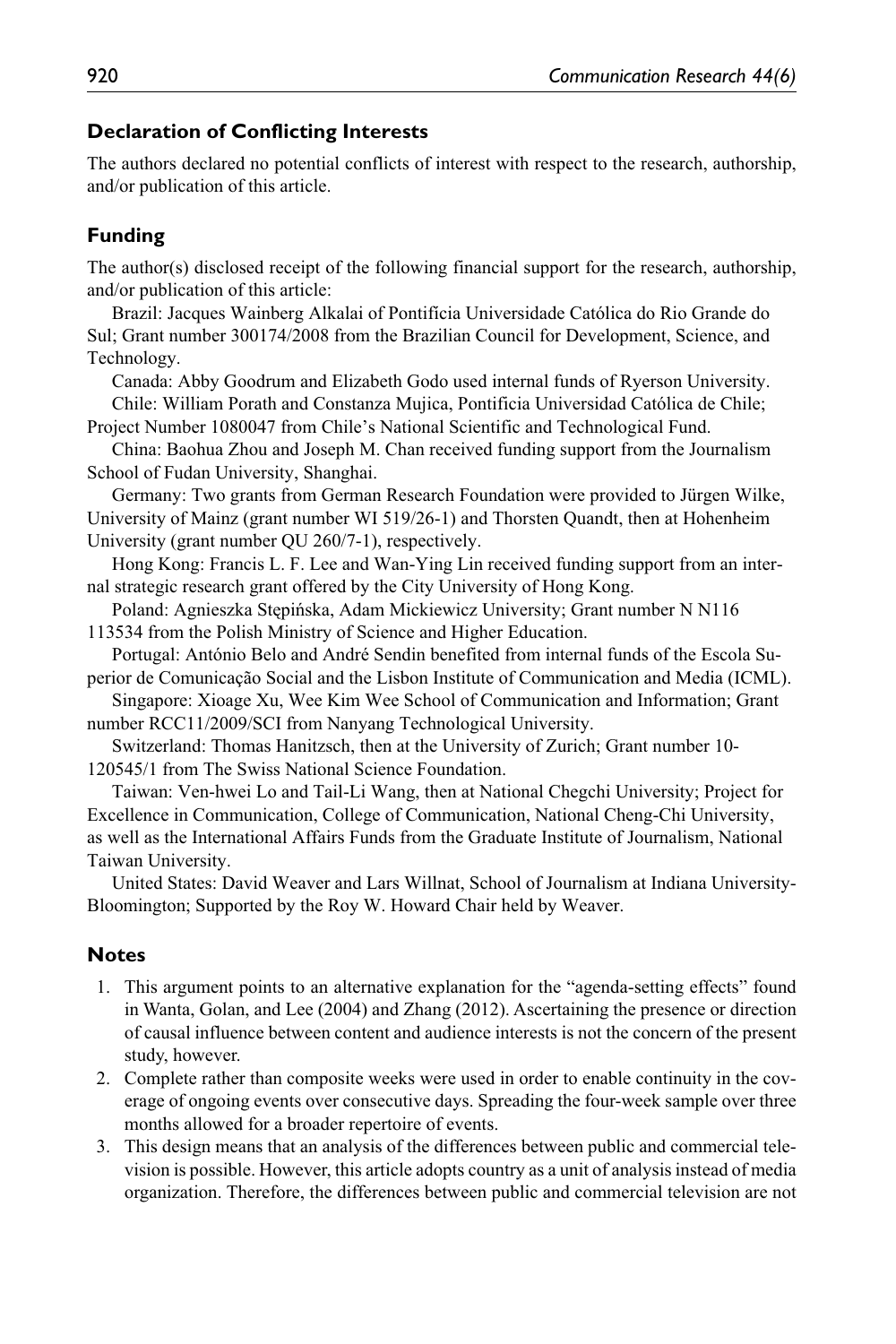addressed. Findings about the public-commercial differential from the cross-national project are available in Chan and Lee (2013).

- 4. Krippendorff alpha reliability coefficients were calculated for the content coding in all countries with the exception of Canada (only one coder did all the analysis) and Singapore (where only general percentages of agreement were calculated yielding a mean of 84%). For the other countries, Krippendorff alpha values for countries reported in the news ranged from .77 (Chile, United States) to 1.00 (China, Hong Kong, Portugal). For news topics, the mean alpha values ranged from .72 (Switzerland) to 1.00 (Brazil), with an overall mean across countries of .82. Two limitations should be noted. First, due to the skewed and dichotomous nature of these topic variables, some of them do not separately meet the Krippendorff's alpha reliability threshold (but do have a high percentage of agreement). Second, we did not obtain additional "international" intercoder reliability scores. This is an obvious and notable limitation, but it is also inevitable: It was virtually impossible to obtain such scores on a random sample of all newscasts to be coded in a decentralized project such as this, given the wide range of languages involved.
- 5. The Hong Kong survey registered response rates of 60% following AAPOR RR6 (the maximum response rate), 39% following RR3, and 16% following RR1 (the minimum response rate). These response rates are typical of surveys conducted there. The response rates of the surveys in other countries were calculated using different formulas. Taiwan, the United States, Switzerland, and Canada reported the minimum response rates (RR1), and the figures were 24%, 18%, 30%, and 5%, respectively. China reported a RR3 of 39%, whereas both Portugal and Germany reported maximum response rates of 60%. For Brazil, Chile, and Poland, we do not have the precise response rates. Instead, we were provided a typical or the average response rates following the RR1 formula for similar surveys conducted by the firms that conducted the interviews. The typical or average response rate was reported as 17% in Brazil and Chile, and 20% in Poland. On the whole, using Hong Kong as the baseline (because the available information allowed the calculation of response rates based on different formulas), the response rates of the surveys from the various countries are highly comparable, with Canada's low rate as an exception. Response rate from Singapore was unavailable.
- 6. The UN website does not contain information about Hong Kong (which is not a sovereign country) and Taiwan (which is not a member of the international organization).
- 7. While some may argue that the television system in China has also been commercialized despite state ownership, this variable is aimed at capturing the *structural* features of a society's media system. Hence, China's zero score is based on ownership consideration. Notably, by setting China's score at zero, the variable treats ownership structure as more fundamental than revenue structure (i.e., China scored zero because there is a lack of totally privately owned TV stations, even though China Central Television [CCTV] and other TV stations in China are quite heavily reliant on advertising). While this assumption may be debatable, this study adopted this working assumption because there is no alternative and justified way to put different media systems onto the same scale by simultaneously taking into account ownership and revenue structure.
- 8. Each item could be coded as pertinent to as many as three different topics. Thus, multiple coding was used in the analysis and the total percentage can exceed 100%.
- 9. It should be noted that, as the 15 top countries on the two lists are not completely identical, the calculation of the correlations is actually based on extended lists that included all the countries mentioned. Thus, for example, in the case of Canada, four countries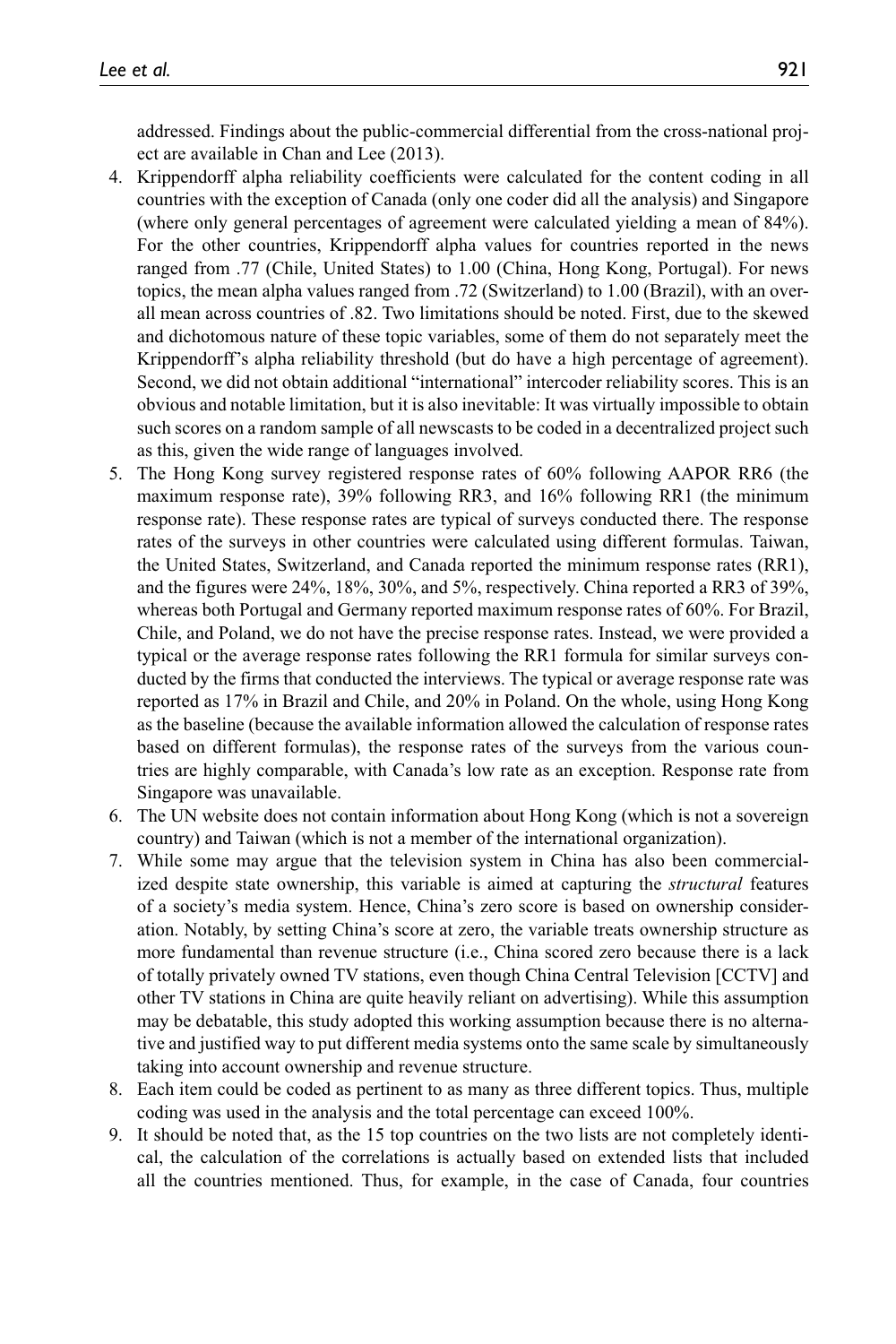(Haiti, Mexico, Greece, and Japan) appeared only on the survey list, while four countries (Palestine, Pakistan, Kenya, and Nepal) appeared only on the content list. The extended list for Canada, therefore, included 19 rather than 15 countries—the 11 countries that appeared on both the content list and the audience list, plus the 4 countries that appeared only on the content list, and the 4 countries that appeared only on the audience list. Accordingly, the *n* value (number of countries) for each correlation was greater than 15 (but not necessarily the same for each country in the study).

- 10. It should be noted that, when conducting the paired-samples *t*-test, the 12 countries were treated as a sample of countries around the world. Although, as noted, the countries were not randomly selected based on probability sampling, statistical tests (in this and in the following section) were nonetheless treated as an illustrative sample of countries around the world.
- 11. The decision to use four countries was arbitrary (it could have been fewer or more) but it proved to be a robust indicator of the variability of the responses.
- 12. Concentration of interests in topics and countries were calculated differently because the original interest in topics and interest in countries items in the survey are different. Interest in topics was registered by questions about levels of interest in seven predefined topics, whereas interest in countries was registered by an open-ended question asking people to name up to five countries. In any case, the fact that the two are calculated somewhat differently should not be a problem because we are not comparing level of concentration of interest in topics directly with level of concentration of interest in countries. They are only two variables used to correlate with the content-interest correspondence (CIC) indices

separately.

#### **References**

- Aalberg, T., Papathanassopoulos, S., Soroka, S., Curran, J., Hayashi, K., Iyengar, S., . . . Tiffen, R. (2013). International TV news, foreign affairs interest and public knowledge: A comparative study of foreign news coverage and public opinion in 11 countries. *Journalism Studies*, *14*, 387-406.
- Alasuutari, P., Qadir, A., & Creutz, K. (2013). The domestication of foreign news: News stories related to the 2011. *Media, Culture & Society*, *35*, 692.
- Allan, S. (1999). *News culture*. Maidenhead, UK: Open University Press.
- Altmeppen, K.-D. (2010). The gradual disappearance of foreign news on German television: Is there a future for global, international, world or foreign news? *Journalism Studies*, *11*, 567-576.
- Attaway-Fink, B. (2005). Market-driven journalism: Creating special sections to meet reader interests. *Journal of Communication Management*, *9*, 145-154.
- Beam, R. A. (2003). Content differences between daily newspapers with strong and weak market orientations. *Journalism & Mass Communication Quarterly*, *80*, 368-390.
- Boczkowski, P. J., & Mitchelstein, E. (2010). Is there a gap between the news choices of journalists and consumers? A relational and dynamic approach. *International Journal of Press/ Politics*, *15*, 420-440.
- Boczkowski, P. J., Mitchelstein, E., & Walter, M. (2011). Convergence across divergence: Understanding the gap in the online news choices of journalists and consumers in Western Europe and Latin America. *Communication Research*, *38*, 376-396.
- Boczkowski, P. J., & Peer, L. (2011). The choice gap: The divergent online news preferences of journalists and consumers. *Journal of Communication*, *61*, 857-876.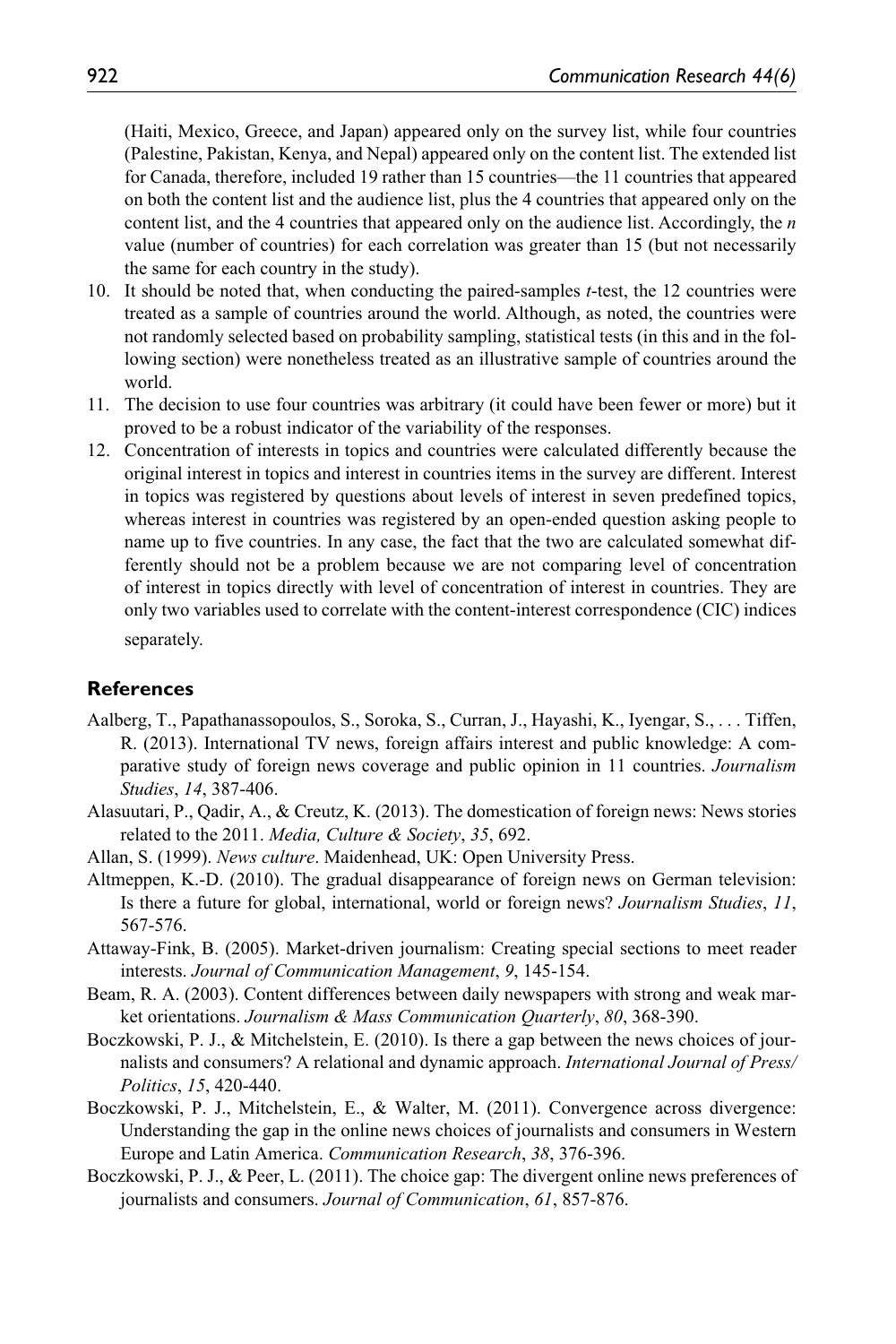Boyd-Barrett, O. (1980). *The international news agencies*. London, England: Constable.

- Chan, J. M., & Lee, F. L. F. (2011). The primacy of local interest and press freedom in Hong Kong: A survey study of journalists. *Journalism*, *12*, 89-105.
- Chan, J. M., & Lee, F. L. F. (2013). Foreign news on public and commercial stations. In A.A. Cohen (Ed.), Foreign news on television: Where in the world is the global village? (pp. 129-150). New York, NY: Peter Lang.
- Chang, T. K. (1998). All countries created not equal to be news: World system and international communication. *Communication Research*, *25*, 528-563.
- Cohen, A. A. (1993). Israelis and foreign news: Perceptions of interest, functions, and newsworthiness. *Journal of Broadcasting & Electronic Media*, *37*, 337-347.
- Cohen, A. A., Levy, M. R., Roeh, I., & Gurevitch, M. (1996). *Global newsrooms, local audiences*. London, England: J. Libbey.
- Cottle, S. (Ed.). (2003). *News, public relations and power*. London, England: Sage.
- Eilders, C. (2006). News factors and news decisions: Theoretical and methodological advances in Germany. *Communications*, *31*, 5-24.
- Galtung, J., & Ruge, M. H. (1965). The structure of foreign news: The presentation of the Congo, Cuba and Cyprus crises in four Norwegian newspapers. *Journal of Peace Research*, *2*, 64-97.
- Hamilton, J. T. (2010). The (many) markets for international news: How news from abroad sells at home. *Journalism Studies*, *11*, 650-666.
- Hargrove, T., & Stempel, G. H. (2002). Exploring reader interest in international news. *Newspaper Research Journal*, *23*, 46-51.
- Joye, S. (2010). Around the world in 8 pages? A longitudinal analysis of international news coverage in Flemish newspapers (1986-2006). *Working Papers Film & TV* Studies.[https://](https://biblio.ugent.be/record/940464) [biblio.ugent.be/record/940464](https://biblio.ugent.be/record/940464)
- Lee, C. C., Chan, J. M., Pan, Z. D., & So, C. Y. K. (2002). *Global media spectacle*. New York, NY: State University of New York Press.
- Lee, C. C., & Yang, J. (1995). National interest and foreign news. *Gazette*, *56*, 1-18.
- Lee, F. L. F., Chan, J. M., & Zhou, B. H. (2011). National lenses on a global news event: Determinants of politicization and domestication of the prelude to the Beijing Olympics. *Chinese Journal of Communication*, *4*, 274-292.
- Lee, F. L. F., Lin, W. Y., Lee, C. C., He, Z., & Yao, M. Z. (2012). Globalization and people's interests in foreign affairs: A comparative survey in Hong Kong and Taipei. *International Communication Gazette*, *74*, 221-239.
- McCombs, M., & Reynolds, A. (2009). How the news shapes our civic agenda. In J. Bryant  $\&$ M. B. Oliver (Eds.), *Media effects: Advances in theory and research* (3rd ed., pp. 1-16). New York, NY: Routledge.
- McManus, J. H. (1994). *Market-driven journalism*. Thousand Oaks, CA: Sage.
- McNelly, J. T. (1962). Meaning intensity and interest in foreign news topics. *Journalism Quarterly*, *39*, 161-168.
- McPhail, T. (2010). *Global communication: Theories, stakeholders, and trends* (3rd ed.). Malden, MA: Wiley-Blackwell.
- Shoemaker, P. J., & Cohen, A. A. (Eds.). (2006). *News around the world*. London, England: Routledge.
- Shoemaker, P. J., Danielian, L. H., & Brendlinger, N. (1991). Deviant acts, risky business and U.S. interests: The newsworthiness of world events. *Journalism Quarterly*, *68*, 781-795.
- Shoemaker, P. J., & Reese, S. (1996). *Mediating the message: Theories of influences on mass media content*. New York, NY: Longman.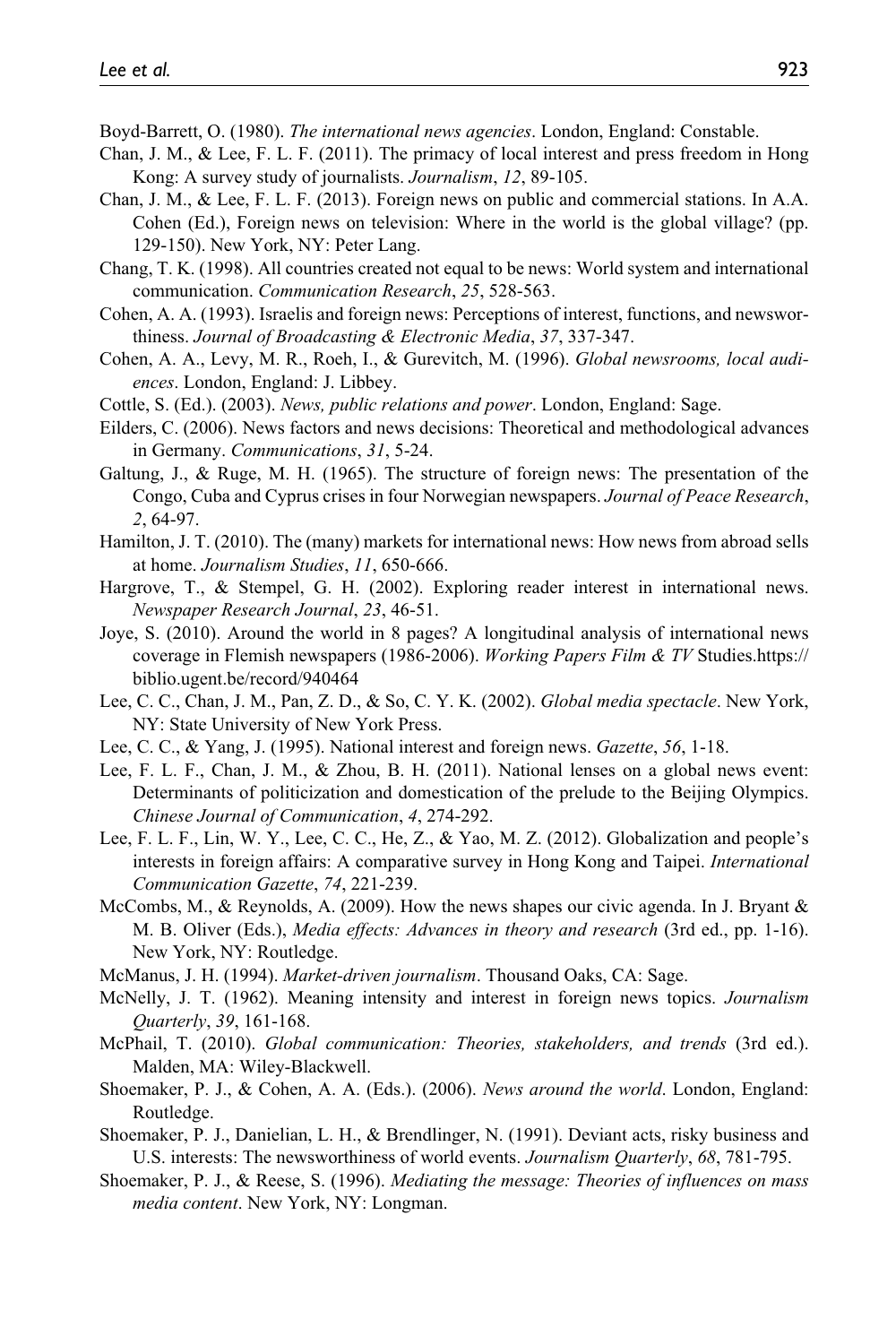Shoemaker, P. J., & Vos, T. (2009). *Gatekeeping theory*. London, England: Routledge.

- Sparkes, V. M., & Winter, J. P. (1980). Public interest in foreign news. *International Communication Gazette*, *26*, 149-170.
- Sreberny-Mohammadi, A., Nordenstreng, K., Stevenson, R., & Ugboajah, F. (1985). *Foreign news in the media: International reporting in 29 countries*. Paris, France: UNESCO.
- Staab, J. F. (1990). The role of news factors in news selection: A theoretical reconsideration. *European Journal of Communication*, *5*, 423-443.
- Straubhaar, J. D., Heeter, C., Greenberg, B. S., Ferreira, L., Wick, R. R., & Lau, T. Y. (1992). What makes news: Western, socialist, and Third World television newscasts compared in eight countries. In F. Korzenny, S. Ting-Toomey, & E. Schiff (Eds.), *Mass media across cultures* (pp. 89-109). Newbury Park, CA: Sage.
- Straughan, D. M. (1989). An experiment on the relation between news values and reader interest. *International Communication Gazette*, *43*, 93-107.
- Tai, Z. X., & Chang, T. K. (2002). The global news and the pictures in their heads: A comparative analysis of audience interest, editor perceptions and newspaper coverage. *Gazette*, *64*, 251-265.
- Tsfati, Y., Meyers, O., & Peri, Y. (2006). What is good journalism? Comparing Israeli public and journalists' perspectives. *Journalism: Theory and Practice*, *7*, 152-173.
- Tuchman, G. (1978). *Making news*. New York, NY: Free Press.
- Underwood, D. (1995). *When MBAs rule the newsroom*. New York, NY: Columbia University Press.
- Vettehen, P. H., Nuijten, K., & Beentjes, J. W. J. (2006). Research note: Sensationalism in Dutch current affairs programmes, 1992-2001. *European Journal of Communication*, *21*, 227-237.
- Wanta, W., Golan, G., & Lee, C. (2004). Agenda setting and international news: Media influence on public perceptions of foreign nations. *Journalism & Mass Communication Quarterly*, *81*, 364-377.
- Wilke, J., & Heimprecht, C. (2011). Europe in Europe and Europe in the world. In A. Stepinska (Ed.), *News in Europe, Europe on news* (pp. 85-98). Berlin, Germany: Logos.
- Wilke, J., Heimprecht, C., & Cohen, A. A. (2012). The geography of foreign news on television: A comparative study of 17 countries. *International Communication Gazette*, *74*, 301-322.
- Wilke, J., Heimprecht, C., & Ito, Y. (2013). Countries of location and countries involved. In A. A. Cohen (Ed.), *Foreign news on television: Where in the world is the global village?* (pp. 63-86). New York, NY: Peter Lang.
- Wu, D. (1998). Investigating the determinants of international news flow: A meta-analysis. *International Communication Gazette*, *60*, 493-512.
- Wu, D. (2000). Systemic determinants of international news coverage: A comparison of 38 countries. *Journal of Communication*, *50*, 110-130.
- Zaller, J., & Chiu, D. (1996). Government's little helper: U.S. press coverage of foreign policy crisis, 1945-1991. *Political Communication*, *13*, 385-405.
- Zhang, C. (2012). International coverage, foreign policy, and national image: Exploring the complexities of media coverage, public opinion, and presidential agenda. *International Journal of Communication*, *6*, 76-95.

#### **Author Biographies**

**Francis Lee** is professor at the School of Journalism, Chinese University of Hong Kong. His recent publications on journalism and political communication include *Talk Radio, the*